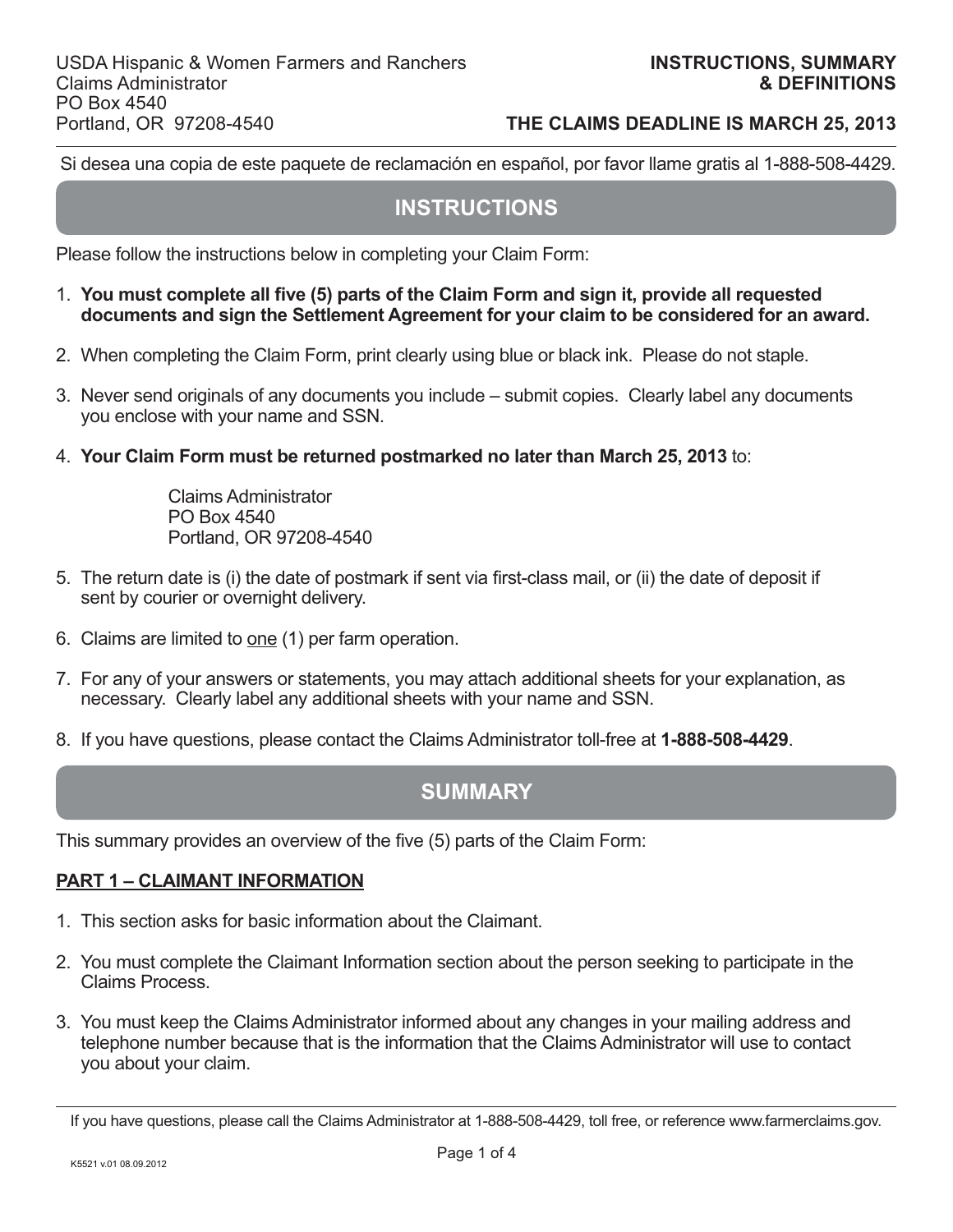# **SUMMARY (continued)**

- 4. Please complete the Submitter Information with your information if the Claimant is dead or unable to fill out his or her own Claim Form due to a disability.
- 5. If you are the Claimant's Legal Representative, you must submit the Court Order appointing you as the Claimant's Legal Representative or executor of the will, power of attorney documents, or other proof of guardianship.
- 6. If you are submitting a claim on behalf of a dead Claimant, you must submit a copy of the death certificate.

# **PART 2 – TIER SELECTION**

- 1. There are three tiers for payments. In this part, you must make your selection. **Once you submit**  the Claim Form, your selection is final.
- 2. You may only choose to participate in one (1) Tier.

## **PART 3 – CLAIM INFORMATION**

- 1. Please answer all questions and provide details to support your claim.
- 2. Please provide all requested documents.

## **PART 4 – ACKNOWLEDGEMENTS**

You must agree to all eight (8) statements in the Claim Form for your claim to be considered:

- 1. Acknowledgement A Finality This acknowledgement states that all decisions by the Administrator (Epig Systems, Inc.) or the Adjudicator (JAMS, Inc.) are final. Neither the Claimant nor USDA can appeal decisions made by the Administrator or the Adjudicator.
- 2. Acknowledgement B Release of rights This acknowledgement states that you give up the right to file a lawsuit on your claims of USDA farm loan discrimination that arose during the same time period covered by this Claims Process. You must sign the Settlement Agreement included in your Claim Package.
- 3. Acknowledgement C Awards This acknowledgement states the maximum monetary award depending on the Tier you choose. It also states that successful Claimants who currently hold debt with the Farm Service Agency ("FSA") may be eligible for debt forgiveness on certain qualifying loans.
- 4. Acknowledgement D Taxes This acknowledgement states that successful Claimants may receive an additional payment for taxes under Tiers 1(a) and 2. This payment is not intended to pay all of your taxes.

If you have questions, please call the Claims Administrator at 1-888-508-4429, toll free, or reference www.farmerclaims.gov.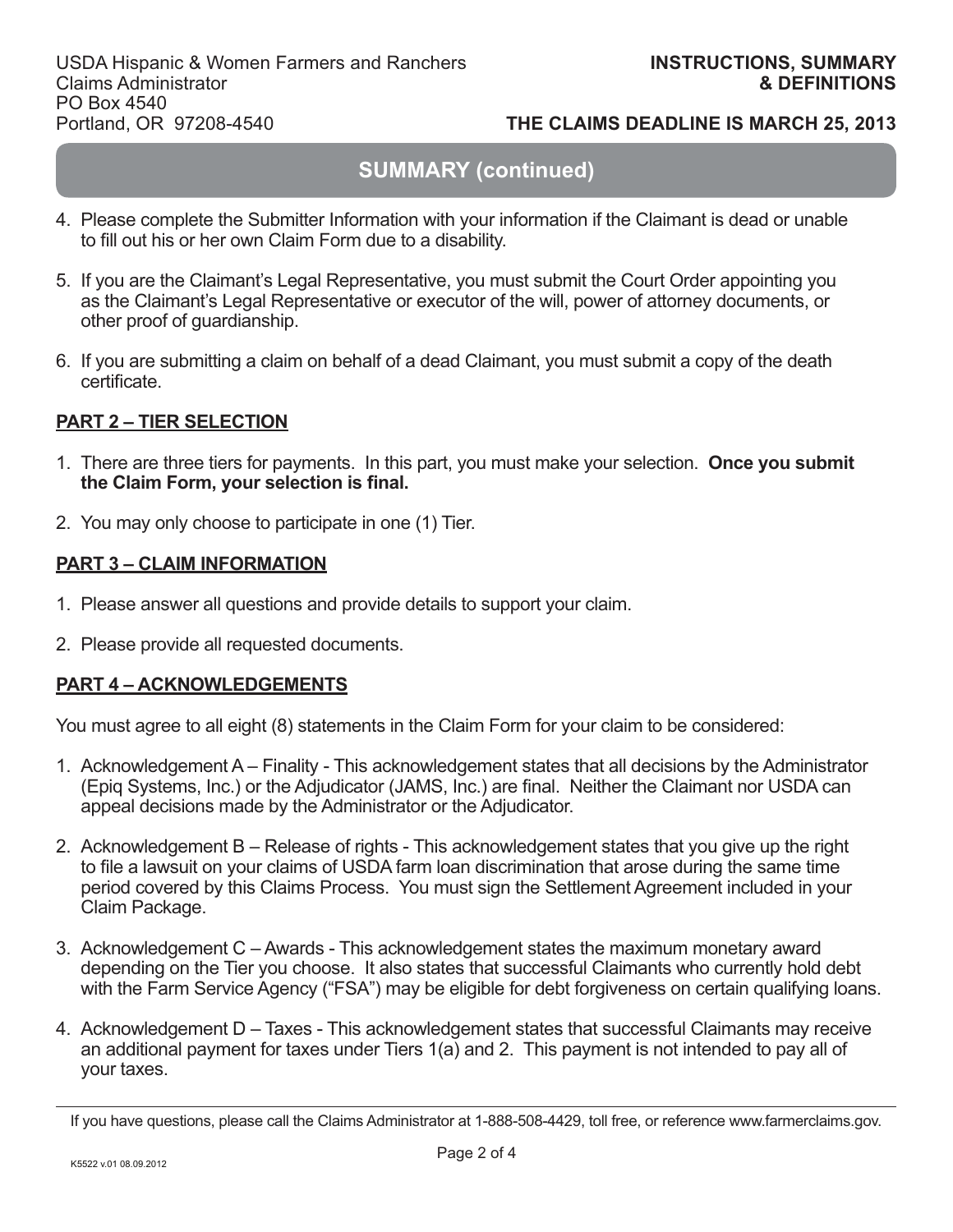# **SUMMARY (continued)**

- 5. Acknowledgement E Documentation If specific documentation is required on the Claim Form, you must submit the documentation.
- 6. Acknowledgement F Single recovery An individual who is both Hispanic and female can only recover once in this process.
- 7. Acknowledgement G One Claim The Claims Process provides for only one payment for each farm operation with a successful claim.
- 8. Acknowledgement H Other Actions If you, a spouse, or anyone on your behalf has already participated in Pigford I, In re Black Farmers Discrimination Litigation, or Keepseagle by filing a claim, then you cannot participate in this program and any claim filed will be denied.

# **PART 5 – DECLARATION**

- 1. In this part, you must sign the Claim Form.
- 2. If an attorney assists you in completing and submitting this Claim Form, the attorney must also sign the Claim Form. Note that you are not required to have an attorney assist you.

# **DEFINITIONS**

**Administrator** (also referred to as the Claims Administrator) – The neutral party who will process the Claim Package that you submit. For this process, the Administrator is Epiq Systems, Inc.

**Adjudicator** (also referred to as the Claims Adjudicator) – The neutral party who will decide whether Claimants in this Claims Process will receive an award and if so, what type of award (cash award, debt relief, tax relief) and how much. For this process, the Adjudicator is JAMS, Inc.

**Co-Applicant** – An individual who jointly applied to the USDA for a farm loan or loan servicing with a Claimant to this Claims Process. Claims from individuals who jointly own and operate a farm together will be treated as one claim in this process.

**Debt forgiveness** – USDA actions to cancel all, or part of, your existing farm loan debt.

**Economic damages** – Include any amount of money that you had to spend, lost or did not make because of the alleged USDA discrimination.

**Farm/Farmer** – Ranch operations and ranchers are also eligible for this Claims Process. Where farm or farmers appears in this Claim Form, it also includes ranches and ranchers.

**Loan Servicing** – USDA actions on an existing USDA farm loan, including loan consolidation, restructuring, rescheduling, deferral of payments, or other services.

If you have questions, please call the Claims Administrator at 1-888-508-4429, toll free, or reference www.farmerclaims.gov.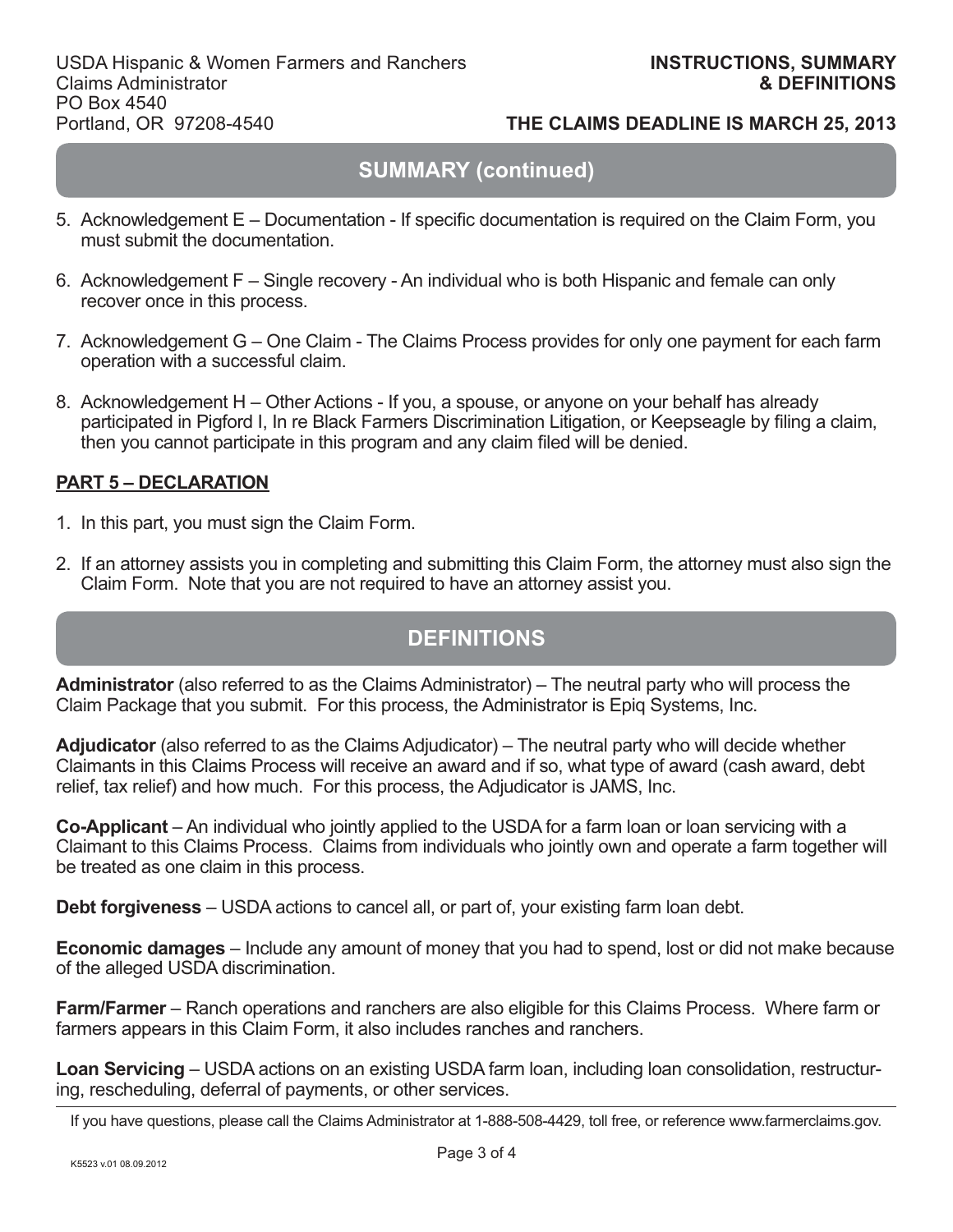# **DEFINITIONS (continued)**

**Participation in other USDA settlements or other proceedings** – "Participated in" means that you, a spouse, or anyone on your behalf asserted a claim in Pigford I, In re Black Farmers Discrimination Litigation ("Pigford II"), or Keepseagle. Claim Packages submitted for consideration in this Claims Process by persons who participated in Pigford I or Pigford II will be disallowed by the Claims Administrator. Native American farmers who are also Hispanic or female cannot participate in this Claims Process and Keepseagle with respect to the same underlying claim of discrimination. "Participated in" also means that a farmer asserted a claim in any other administrative or civil proceeding alleging lending discrimination by USDA during the Relevant Period and received a final resolution of the claim. The Claims Administrator will check your name and the address of your farm to determine whether you filed a claim or a claim was filed on your behalf in these other cases or other administrative or civil proceedings.

**Preponderance of the evidence standard** – Evidence (for example, documents or sworn statements) that proves that something is more likely true than not true.

## **Relevant Period for Discrimination** –

January 1, 1981 – December 31, 1996 – All Claimants

October 13, 1998 – October 13, 2000 – Hispanic Claimants only

October 19, 1998 – October 19, 2000 – Female Claimants only

**Settlement Agreement** – A document contained in your Claim Package that you must sign and submit for your claim to be considered. By signing the Settlement Agreement, you are waiving your right to sue USDA or the U.S. Government for lending discrimination that happened during the same time period covered by this Claims Process.

**Similarly situated farmer or rancher** – It means a farmer or rancher who is like you and had a similar farm or ranch, but is of a different race, ethnicity or gender.

**Sole proprietor** – Someone who owns and runs a business by himself or herself.

**Substantial evidence standard** – Evidence that a reasonable person might accept as adequate to support a conclusion after taking into account other evidence that does not support that conclusion.

**Sworn, verified, or notarized written witness statement** – A document that states facts that an individual swears to be true and accurate. Such statements are often signed and stamped by a notary public.

If you have questions, please call the Claims Administrator at 1-888-508-4429, toll free, or reference www.farmerclaims.gov.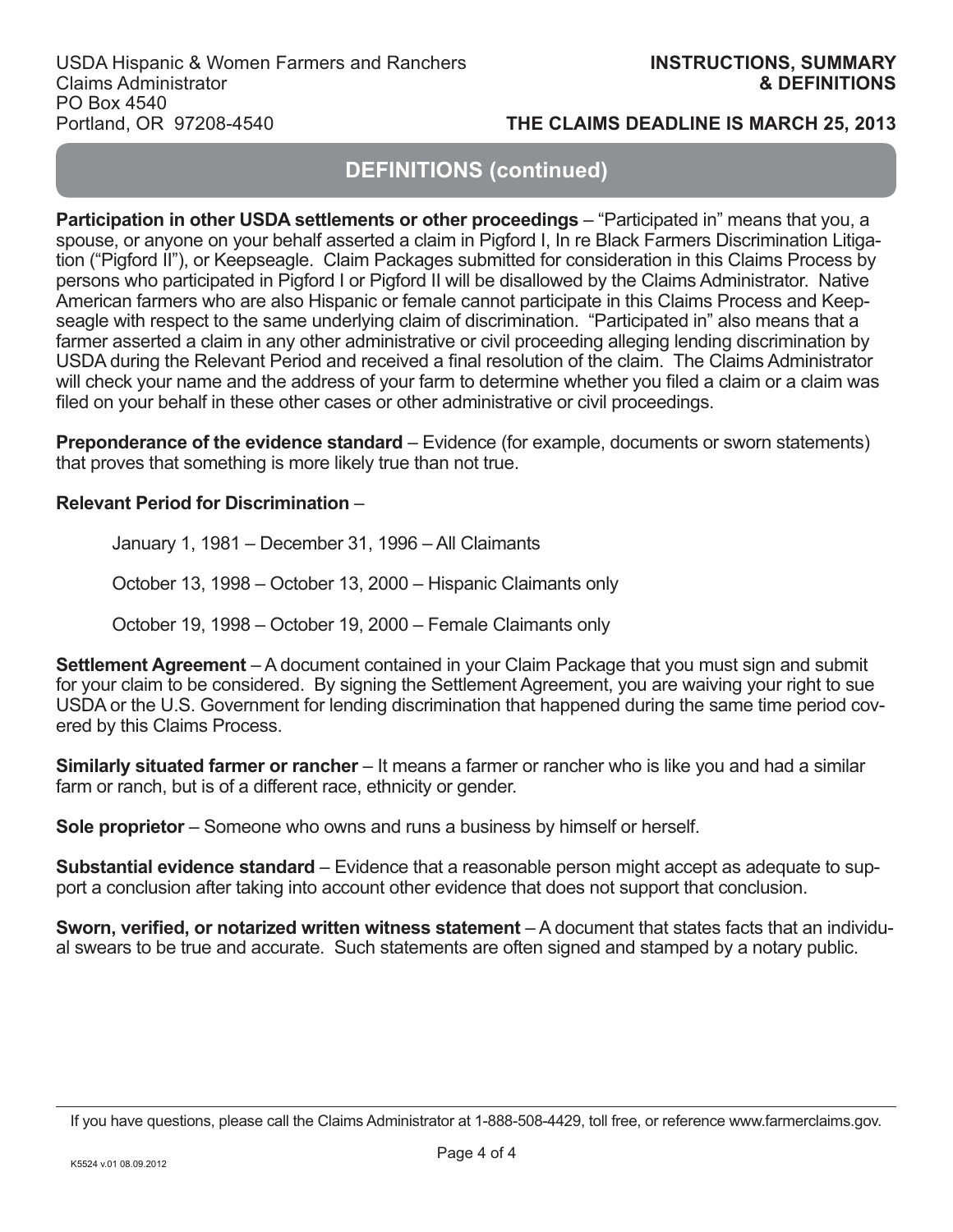# PART 1: **CLAIMANT INFORMATION**

# **Claimant Information**

A. Please provide the following information regarding the person who seeks to participate in this claims process ("claimant").

| <b>First Name</b>                                                         | MI<br>Last Name                                                                                              |
|---------------------------------------------------------------------------|--------------------------------------------------------------------------------------------------------------|
|                                                                           |                                                                                                              |
| Business Name, if applicable                                              |                                                                                                              |
|                                                                           |                                                                                                              |
| Mailing address, including apartment, unit or box number                  |                                                                                                              |
|                                                                           |                                                                                                              |
| City                                                                      | <b>State</b><br>Zip                                                                                          |
|                                                                           |                                                                                                              |
| SSN or Taxpayer ID Number                                                 | Date of Birth                                                                                                |
|                                                                           | m.<br><b>Contract</b>                                                                                        |
| <b>Phone Number</b>                                                       | Alternate Phone Number                                                                                       |
| $\sim$<br>$\sim$                                                          | <b>Contract</b><br>$\sim$                                                                                    |
| Email Address (optional)                                                  |                                                                                                              |
|                                                                           |                                                                                                              |
| В.<br>Identification can be found in your Claims Package at Attachment 5. | Please attach a photocopy of two (2) forms of identification for the claimant. A list of Acceptable Forms of |
| C. Is Claimant:<br><b>OR</b><br>Dead<br>of a disability                   | Unable to submit a claim because<br>If either, complete Submitter<br>Information section below.              |

# **Submitter Information**

If you are submitting a claim for a claimant who is dead or unable to submit a claim due to a disability, please provide information regarding the claimant in the section above and also provide the following information regarding yourself here.

| <b>First Name</b>                                                                                                                                                                    |  | MI<br>Last Name                    |  |  |  |  |  |  |  |  |  |  |
|--------------------------------------------------------------------------------------------------------------------------------------------------------------------------------------|--|------------------------------------|--|--|--|--|--|--|--|--|--|--|
|                                                                                                                                                                                      |  |                                    |  |  |  |  |  |  |  |  |  |  |
| Business name, if applicable                                                                                                                                                         |  |                                    |  |  |  |  |  |  |  |  |  |  |
|                                                                                                                                                                                      |  |                                    |  |  |  |  |  |  |  |  |  |  |
| Mailing address, including apartment, unit or box number                                                                                                                             |  |                                    |  |  |  |  |  |  |  |  |  |  |
|                                                                                                                                                                                      |  |                                    |  |  |  |  |  |  |  |  |  |  |
| City                                                                                                                                                                                 |  | <b>State</b><br>Zip                |  |  |  |  |  |  |  |  |  |  |
|                                                                                                                                                                                      |  |                                    |  |  |  |  |  |  |  |  |  |  |
| SSN or Taxpayer ID Number                                                                                                                                                            |  | Date of Birth                      |  |  |  |  |  |  |  |  |  |  |
|                                                                                                                                                                                      |  | <b>Contract</b>                    |  |  |  |  |  |  |  |  |  |  |
| <b>Phone Number</b>                                                                                                                                                                  |  | Alternate Phone Number             |  |  |  |  |  |  |  |  |  |  |
| ╾<br>$\equiv$                                                                                                                                                                        |  | <b>Contract</b><br><b>Contract</b> |  |  |  |  |  |  |  |  |  |  |
| Email Address (optional)                                                                                                                                                             |  |                                    |  |  |  |  |  |  |  |  |  |  |
|                                                                                                                                                                                      |  |                                    |  |  |  |  |  |  |  |  |  |  |
| USDA Hispanic & Women Farmers and Ranchers Claims Administrator<br>PO Box 4540, Portland, OR 97208-4540 or www.farmerclaims.gov<br>01-CA5928<br>5231 v.06 08.01.2012<br>Page 1 of 16 |  |                                    |  |  |  |  |  |  |  |  |  |  |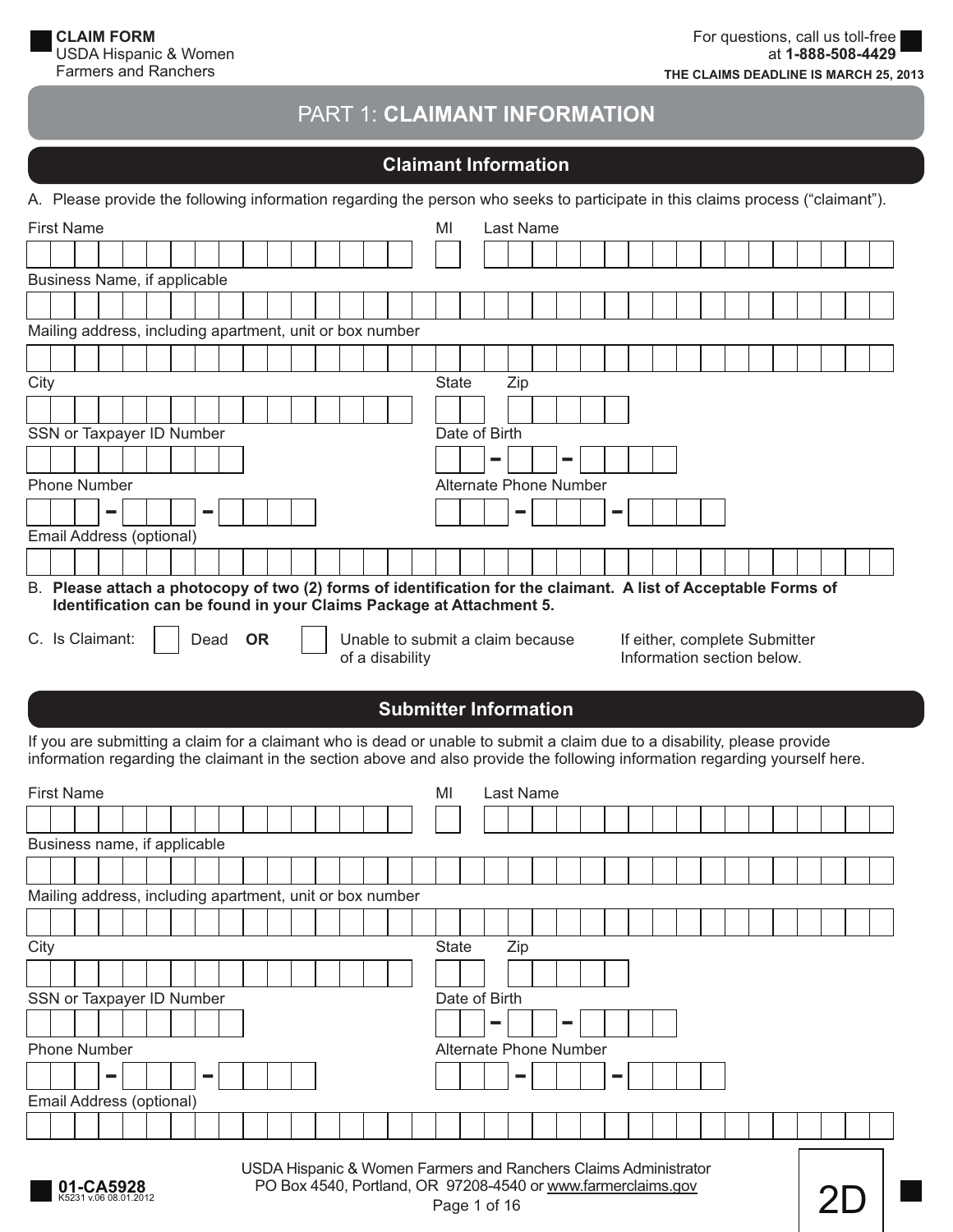**CLAIM FORM** USDA Hispanic & Women Farmers and Ranchers

# PART 1: **CLAIMANT INFORMATION (continued)**

1. Are you the claimant's Legal Representative?

|  | Yes |  | N٥ |
|--|-----|--|----|
|--|-----|--|----|

- 2. If you are the claimant's representative, you must submit the Court Order appointing you as the claimant's Legal Representative or executor of the will, power of attorney documents, or other proof of guardianship.
- 3. If you are submitting a claim on behalf of a dead claimant, you must submit a copy of the death certificate and answer the following questions:
	- a. Is the claimant's death certificate included with this Claim Form?

| Yes | N٥ |
|-----|----|
|     |    |

 b. If an estate exists for the claimant, please provide the Estate Taxpayer ID Number: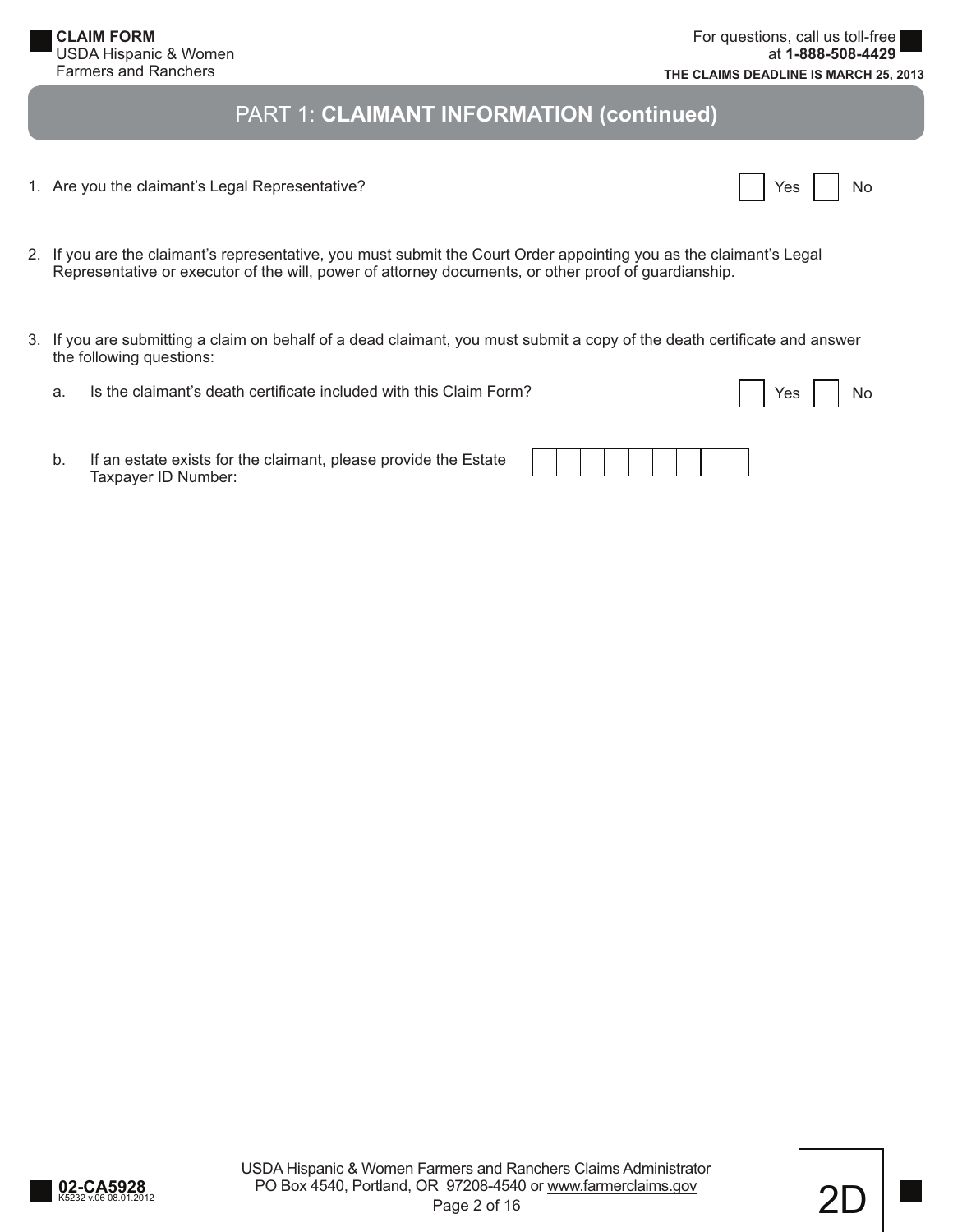# PART 2: **TIER SELECTION**

*There are three tiers, which are described immediately below: TIERS: 1(a), 1(b), and 2. You must select one.*

## **What can I get if I file a successful claim?**

**There are three tiers for payments. Each tier provides for a different payment amount and requires that you send in, along with this completed and signed Claim Form, a different amount or type of evidence to prove your claim.**

#### **Payment Awards**

**TIER 1(a).** If you are successful under Tier 1(a), you will receive:

- A cash award of up to \$50,000, depending on the number of successful claims;
- Debt forgiveness from USDA for some or all of your eligible USDA/FSA Farm Loan Program debt; and
- A tax payment to the IRS of 25% of the total of the cash award and debt relief.

**TIER 1(b).** If you are successful under Tier 1(b), you will receive:

- A cash award for proven actual damages (that is, for the losses you can prove) of up to \$250,000; and
- Debt forgiveness from USDA for some or all of your eligible USDA/FSA Farm Loan Program debt.
- The USDA will not make any tax payment to the IRS on your behalf. You will have to pay the IRS yourself for any taxes due on your award.

**TIER 2.** If you are successful under Tier 2, you will receive:

- A \$50,000 cash award;
- Debt forgiveness from USDA for some or all of your eligible USDA/FSA Farm Loan Program debt; and
- A tax payment to the IRS of 25% of the total of the cash award and debt relief.

#### **Go to Attachment 4 – DESCRIPTION OF TIERS – in your Claims Package for a detailed description of the Tiers.**

## **What documents must I send with this form?**

**Each tier requires that you submit a different set of documents proving your claim. You also must sign and send in a Settlement Agreement (Attachment 1) included in the Claims Package.**

#### **Tier 1(a) Required Documents:**

Did you submit a written farm loan or loan servicing application to USDA? If so, you must submit:

• This Claim Form and the Settlement Agreement.

Did you try to apply for a USDA loan or loan servicing, but did not submit a written application to USDA? If so, you must submit:

- This Claim Form and the Settlement Agreement; **AND**
- A sworn, verified, or notarized written witness statement from someone who witnessed USDA's discrimination against you; **OR**
- A written complaint of discrimination that you or your representative filed with the USDA within one (1) year of when you tried to apply; **OR**
- A letter or other document from a non-family member to you, or from you to a non-family member, that was written and dated within one year of when you tried to apply for a loan and that shows that you tried to apply for a farm loan or loan servicing; that you had a farm business plan which included specific crops, equipment, and the general location of the acreage; and that a USDA official actively discouraged you from applying for the farm loan or loan servicing.

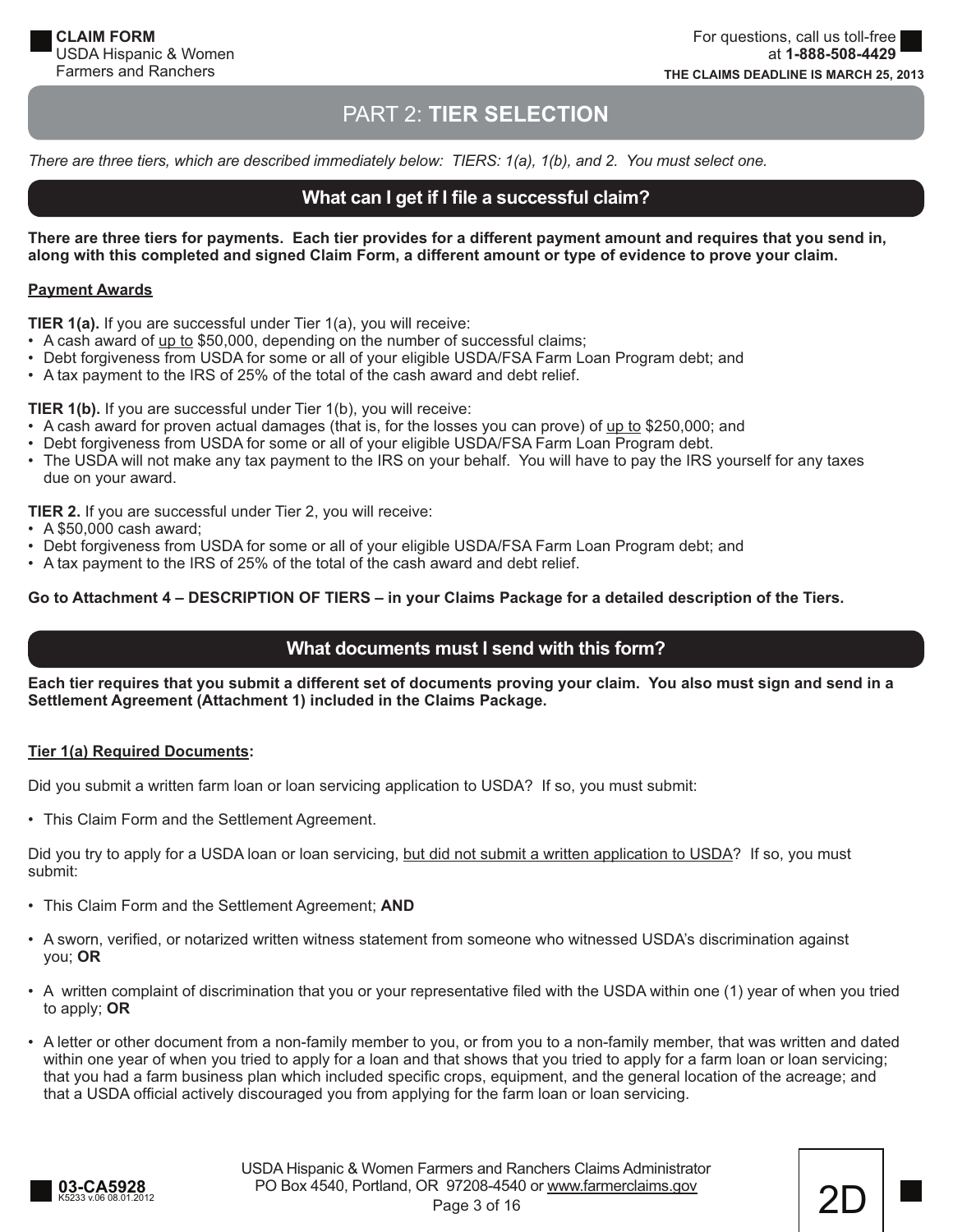# PART 2: **TIER SELECTION (continued)**

# **What documents must I send with this form? (continued)**

#### **Tier 1(b) Required Documents:**

- This Claim Form and the Settlement Agreement; **AND**
- A copy of the farm loan or servicing application or other documents from USDA showing that you submitted the application; **AND**
- A copy of your discrimination complaint you sent to USDA or a copy of a document from USDA or another U.S. Government official showing that they received your discrimination complaint; **AND**
- The name of a farmer who is similarly situated to you, except that person is non-Hispanic White (if you are Hispanic/Latino) or male (if you are female); **AND**
- Documents showing any actual economic damages you suffered (that is, that you spent, lost or did not make money) because of USDA's treatment of your farm loan or loan servicing application.

#### **Tier 2 Required Documents:**

- This Claim Form and the Settlement Agreement; **AND**
- A copy of the farm loan or servicing application or other documents from USDA showing that you submitted the application; **AND**
- A copy of your discrimination complaint you sent to USDA or a copy of a document from USDA or another U.S. Government official document showing that USDA received your discrimination complaint.

# **Please select your tier**

**ONCE YOU SUBMIT THE CLAIM FORM, YOUR SELECTION IS FINAL AND CANNOT BE CHANGED.** However, persons who select Tier 2 and are not eligible for an award under Tier 2 will automatically be considered for an award under Tier 1(a).

• I SELECT (Choose One):  $\vert$  TIER 1(a) OR  $\vert$  TIER 1(b) OR  $\vert$  TIER 2.



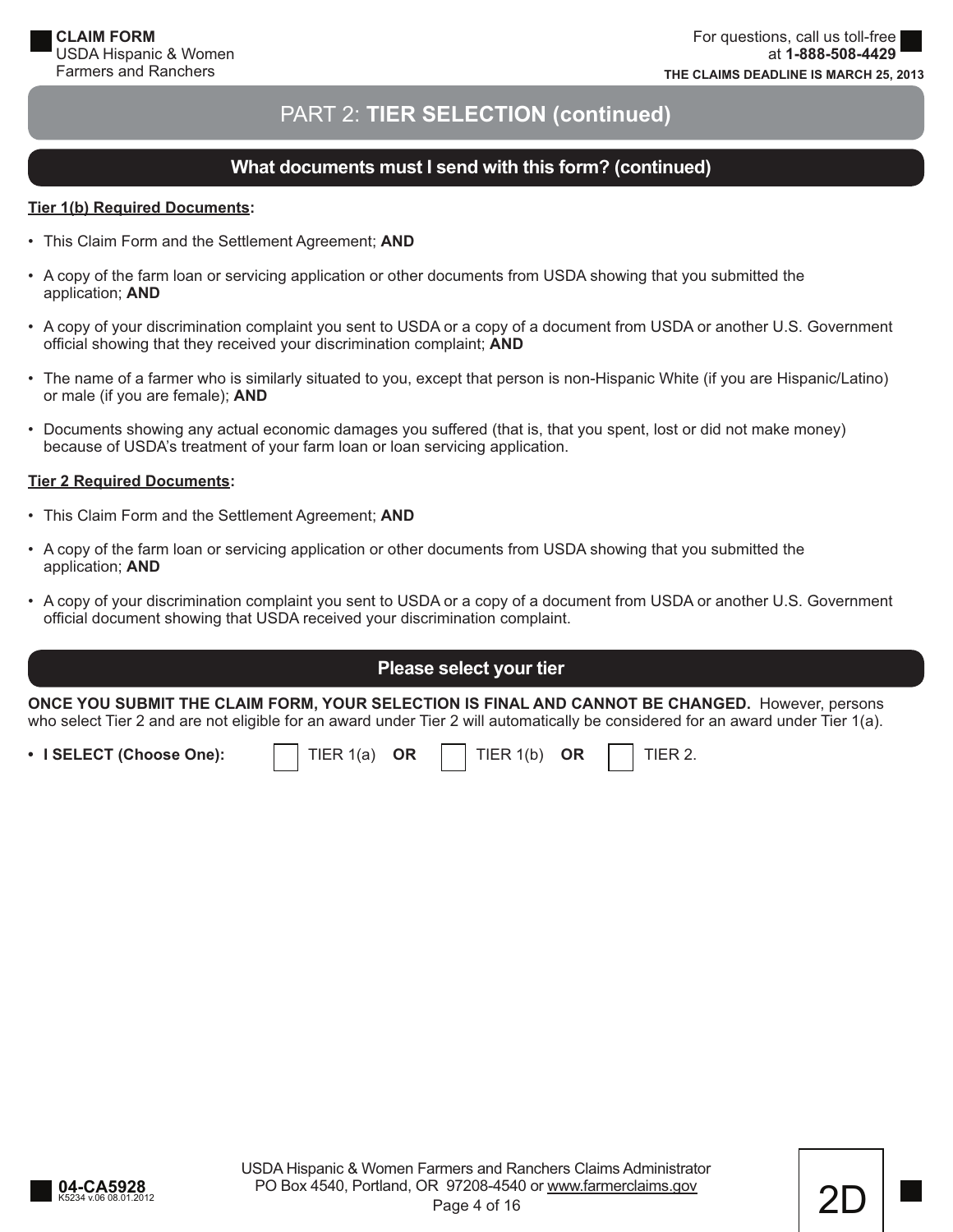# PART 3: **CLAIM INFORMATION**

# **EXECUTE: We need to know more about you and your farm to process your claim.**

#### **A. IDENTITY**

|    | Are you Hispanic/ Latino?                                                                                              | No<br>Yes |
|----|------------------------------------------------------------------------------------------------------------------------|-----------|
|    | Are you female?                                                                                                        | No<br>Yes |
|    | B. WHEN DID YOU OPERATE, OR TRY TO OPERATE, A FARM?                                                                    |           |
| 1. | If you are Hispanic/Latino or female, did you farm, or try to farm, between January 1, 1981,<br>and December 31, 1996? | Yes<br>No |
| 2. | If you are Hispanic/Latino, did you farm, or try to farm, between October 13, 1998,<br>and October 13, 2000?           | Yes<br>No |
| 3. | If you are female, did you farm, or try to farm, between October 19, 1998 and<br>October 19, 2000?                     | Yes<br>No |

 4. If you answered "Yes" to any part of Question B above, please describe your farming operation or your effort to farm, including the type and amount of crops and/or livestock. (Attach additional pages if necessary):

|    | C. WHEN AND WHERE DID YOU OWN OR RENT, OR TRY TO OWN OR RENT, FARM LAND?                                                                                                                                                                                                                                                            |               |
|----|-------------------------------------------------------------------------------------------------------------------------------------------------------------------------------------------------------------------------------------------------------------------------------------------------------------------------------------|---------------|
| 1. | If you are Hispanic/Latino or female, did you own or rent, or try to own or rent, farm land<br>between January 1, 1981, and December 31, 1996?                                                                                                                                                                                      | Yes<br>No     |
| 2. | If you are Hispanic/Latino, did you own or rent, or try to own or rent, farm land<br>between October 13, 1998, and October 13, 2000?                                                                                                                                                                                                | Yes<br>No     |
| 3. | If you are female, did you own or rent, or try to own or rent, farm land between<br>October 19, 1998, and October 19, 2000?                                                                                                                                                                                                         | Yes<br>No     |
| 4. | Please check each box that applies:<br>Tried to Own<br>Rented<br>Owned                                                                                                                                                                                                                                                              | Tried to Rent |
| 5. | If you answered "Yes" to any part of Question C above, please describe in detail the farm land that you owned<br>or rented or tried to own or rent, including the a) location (the full address, the crossroads, and/or the legal description),<br>b) the type of land, and c) the acreage. (Attach additional pages if necessary). |               |

 6. If available, please provide any documentation showing that you owned or rented the farm land such as a deed, a lease, an easement, a purchase agreement, equipment receipts, or other proof. (Attach additional pages if necessary).

**If you answered "No" to all the questions in Questions A, B & C above, you are not eligible for this claims process.**

Page 5 of 16 USDA Hispanic & Women Farmers and Ranchers Claims Administrator **05-CA5928** PO Box 4540, Portland, OR 97208-4540 or <u>www.farmerclaims.gov</u> 2D<br>Page 5 of 16

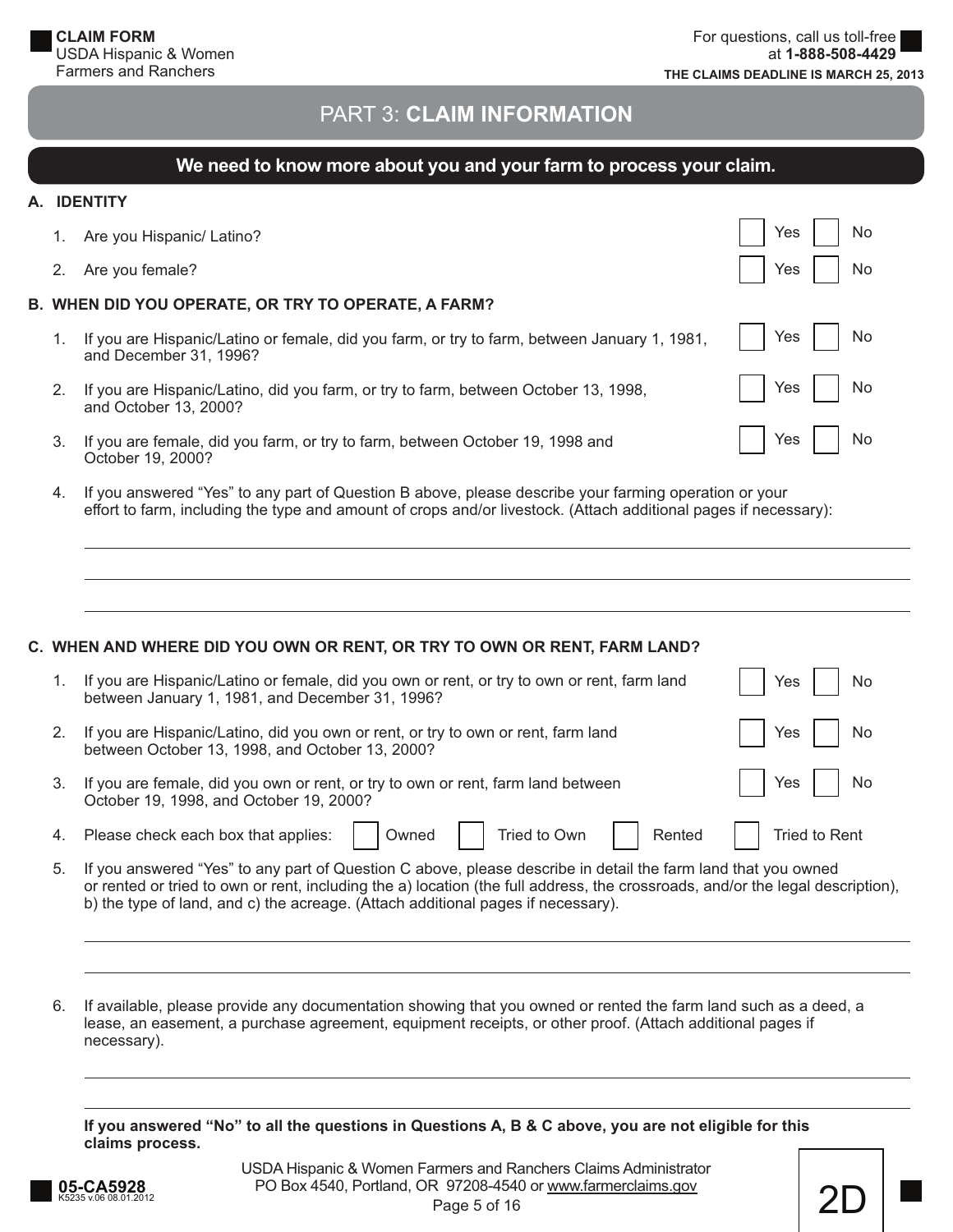Yes I I No

Yes | | No

Yes I I No

Yes I I No

# PART 3: **CLAIM INFORMATION (continued)**

# **We need to know more about your application or attempts to apply.**

#### **D. DID YOU COMPLETE AND SUBMIT A LOAN APPLICATION TO USDA?**

- 1. Did you complete and submit a written application to USDA for one or more farm loans or for farm loan servicing during any of the following time periods:
	- a. If you are Hispanic/Latino or female, between January 1, 1981, and December 31, 1996?
	- b. If you are Hispanic/Latino, between October 13, 1998, and October 13, 2000? **OR**
	- c. If you are female, between October 19, 1998, and October 19, 2000?
- 2. If you answered "Yes" to any part of Question D, did you withdraw the application before USDA made a decision on the application?
- 3. **TIER 1(b) and TIER 2 ONLY:** If you seek payment under Tier 1(b) or Tier 2, and you answered "Yes" to any part of Question D above, you must:
	- a. Attach a copy of the farm loan or loan servicing application or other documents from USDA showing that you submitted the application; **AND**
	- b. You must also attach a sworn statement, signed under the penalty of perjury, swearing that the document is authentic, and stating when you submitted it to USDA, or when you received it from USDA.

#### **E. ATTEMPTED APPLICATION - TIER 1(a) ONLY**

- 1. If you seek payment under Tier 1(a) and you answered "No" to all parts of Question D, did you try to submit a written application to USDA for one or more farm loans or for farm loan servicing during any of the following time periods:
	- a. If you are Hispanic/Latino or female, between January 1, 1981, and December 31, 1996?
	- b. If you are Hispanic/Latino, between October 13, 1998, and October 13, 2000? **OR**
	- c. If you are female, between October 19, 1998, and October 19, 2000?

|  | Yes | No |
|--|-----|----|
|  | Yes | No |
|  | Yes | No |

- 2. For each time you tried to apply, please provide the following information:
	- a. The year(s) and month(s) you tried to apply;
	- b. How you planned to use the funds (i.e., identify crops, livestock, equipment, acreage, etc. that you would have farmed or purchased for your farm business);
	- c. The location of the FSA or Farmers Home Administration ("FmHA") county office where you sought the loan(s);
	- d. The name of any commercial or agricultural banks in the area that denied you a loan(s):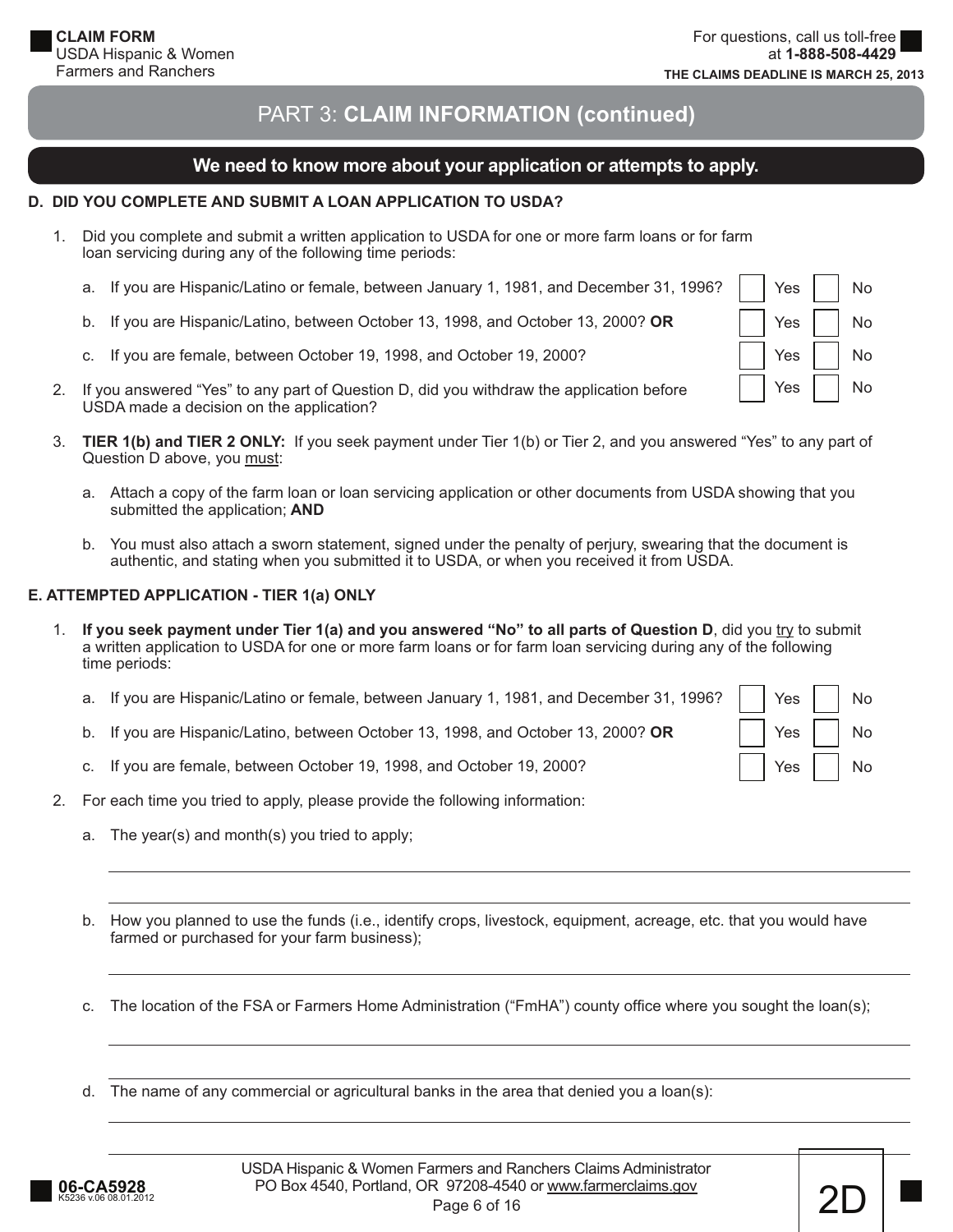Yes I I No

Yes | | No

Yes I I No

Yes | | No

# PART 3: **CLAIM INFORMATION (continued)**

## **We need to know more about your application or attempts to apply.**

e. When you tried to apply, did a USDA official state that:

|  | i. There were no funds available and no application would be provided; |
|--|------------------------------------------------------------------------|
|  |                                                                        |

- ii. There were no application forms available;
- iii. USDA was not accepting or processing applications; OR
- iv. You would not qualify for a loan or loan servicing and therefore should not apply?
- 3. If you answered "Yes" to any of the subparts (i.) through (iv.) above, please describe in detail each incident, including when you asked for an application, and what USDA told you. (Attach additional pages if necessary):
- 4. If you answered "Yes" to any of the subparts (i.) through (iv.) above, you must attach one of the following documents:
- A sworn, verified, or notarized written witness statement from someone who witnessed USDA's discrimination against you; **OR**
- A written complaint of the alleged discrimination that you or your representative filed with the USDA within one (1) year of when you tried to apply; **OR**
- A letter or other document from a non-family member to you, or from you to a non-family member, that was written and dated within one year of when you tried to apply for a loan and that shows that you tried to apply for a farm loan or loan servicing; that you had a farm business plan which included specific crops, livestock, equipment, and the general location of the acreage; and that the USDA official actively discouraged the application in the manner you describe above.

A complaint "filed with the USDA" includes a complaint sent to another person if you can show that the person who received the complaint forwarded it to USDA. The Claims Adjudicator will consider all available evidence, including statements made to you about forwarding the complaint to USDA and the way that government officials normally conduct business.

#### **F. IN WHAT CAPACITY DID YOU APPLY?**

1. If you applied or tried to apply for USDA farm loans or loan servicing, did you do so:

|    | a. For yourself (individually)?                                             | Yes                 | No   |
|----|-----------------------------------------------------------------------------|---------------------|------|
| b. | As a sole proprietor?                                                       | Yes                 | No   |
| C. | On behalf of a corporation, business partnership, or other business entity? | Yes $\vert$ $\vert$ | No   |
|    | If so, please state the form of business:                                   |                     |      |
| d. | With a spouse or other person?                                              | Yes $\vert \ \vert$ | ' No |

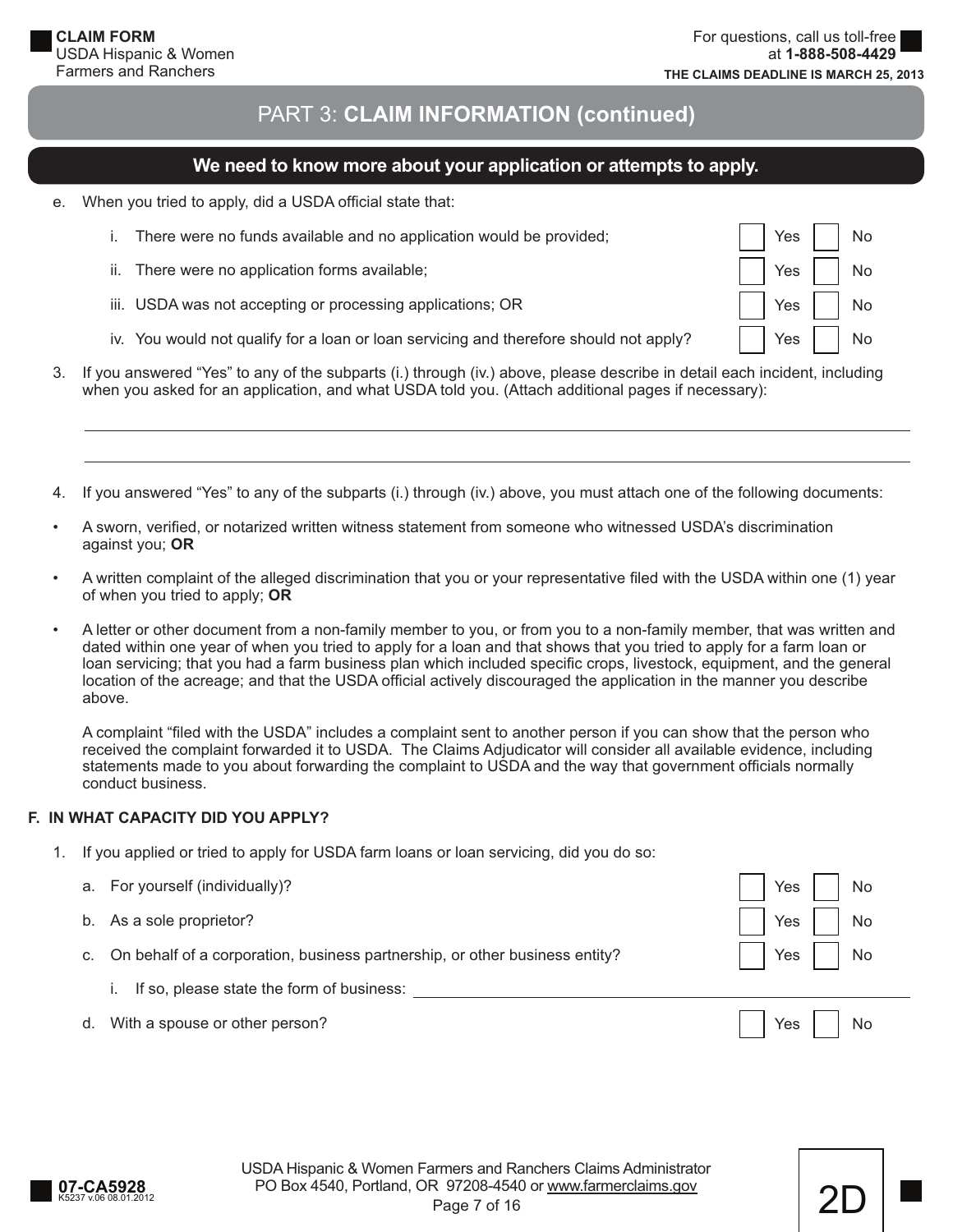# **Co-Applicant Information - For Claimants who applied for USDA loans with any other person(s).**

2. If you applied with a spouse or any other person, please provide the following information:

*If applicable, list each individual who was, or would have been, a co-applicant to the loan application that is the subject of this claim of unfavorable treatment.*

#### **First Co-Applicant**

| <b>First Name</b>                                                                                                                        |                                                 |  |  |  |  |  |  |  |    |              |  |           |  | MI                                |            |     | Last Name                         |                |  |  |  |  |  |  |  |
|------------------------------------------------------------------------------------------------------------------------------------------|-------------------------------------------------|--|--|--|--|--|--|--|----|--------------|--|-----------|--|-----------------------------------|------------|-----|-----------------------------------|----------------|--|--|--|--|--|--|--|
|                                                                                                                                          |                                                 |  |  |  |  |  |  |  |    |              |  |           |  |                                   |            |     |                                   |                |  |  |  |  |  |  |  |
| SSN or Taxpayer ID Number                                                                                                                |                                                 |  |  |  |  |  |  |  |    |              |  |           |  | Date of Birth                     |            |     |                                   |                |  |  |  |  |  |  |  |
|                                                                                                                                          |                                                 |  |  |  |  |  |  |  |    |              |  |           |  |                                   |            |     |                                   | <b>College</b> |  |  |  |  |  |  |  |
| Mailing address, including apartment, unit or box number                                                                                 |                                                 |  |  |  |  |  |  |  |    |              |  |           |  |                                   |            |     |                                   |                |  |  |  |  |  |  |  |
|                                                                                                                                          |                                                 |  |  |  |  |  |  |  |    |              |  |           |  |                                   |            |     |                                   |                |  |  |  |  |  |  |  |
| City                                                                                                                                     |                                                 |  |  |  |  |  |  |  |    | <b>State</b> |  | Zip       |  |                                   |            |     |                                   |                |  |  |  |  |  |  |  |
|                                                                                                                                          |                                                 |  |  |  |  |  |  |  |    |              |  |           |  |                                   |            |     |                                   |                |  |  |  |  |  |  |  |
|                                                                                                                                          | <b>Phone Number</b>                             |  |  |  |  |  |  |  |    |              |  |           |  | Relationship to Claimant (if any) |            |     |                                   |                |  |  |  |  |  |  |  |
|                                                                                                                                          |                                                 |  |  |  |  |  |  |  |    |              |  |           |  |                                   |            |     |                                   |                |  |  |  |  |  |  |  |
|                                                                                                                                          | <b>Second Co-Applicant</b><br><b>First Name</b> |  |  |  |  |  |  |  | MI |              |  | Last Name |  |                                   |            |     |                                   |                |  |  |  |  |  |  |  |
| SSN or Taxpayer ID Number                                                                                                                |                                                 |  |  |  |  |  |  |  |    |              |  |           |  | Date of Birth                     |            |     |                                   |                |  |  |  |  |  |  |  |
|                                                                                                                                          |                                                 |  |  |  |  |  |  |  |    |              |  |           |  |                                   | <b>COL</b> |     |                                   | <b>Tara</b>    |  |  |  |  |  |  |  |
| Mailing address, including apartment, unit or box number                                                                                 |                                                 |  |  |  |  |  |  |  |    |              |  |           |  |                                   |            |     |                                   |                |  |  |  |  |  |  |  |
|                                                                                                                                          |                                                 |  |  |  |  |  |  |  |    |              |  |           |  |                                   |            |     |                                   |                |  |  |  |  |  |  |  |
| City                                                                                                                                     |                                                 |  |  |  |  |  |  |  |    |              |  |           |  | <b>State</b>                      |            | Zip |                                   |                |  |  |  |  |  |  |  |
|                                                                                                                                          |                                                 |  |  |  |  |  |  |  |    |              |  |           |  |                                   |            |     |                                   |                |  |  |  |  |  |  |  |
| <b>Phone Number</b>                                                                                                                      |                                                 |  |  |  |  |  |  |  |    |              |  |           |  |                                   |            |     | Relationship to Claimant (if any) |                |  |  |  |  |  |  |  |
|                                                                                                                                          |                                                 |  |  |  |  |  |  |  |    |              |  |           |  |                                   |            |     |                                   |                |  |  |  |  |  |  |  |
| If you had more than two co-applicants, please provide the same categories of information for all other co-applicants on extra<br>pages. |                                                 |  |  |  |  |  |  |  |    |              |  |           |  |                                   |            |     |                                   |                |  |  |  |  |  |  |  |

3. If you applied with a spouse, you must also answer the following questions:

|    | a. Were you and your spouse the only operators of the farm business?                                                                                           | Yes $ $ | No |
|----|----------------------------------------------------------------------------------------------------------------------------------------------------------------|---------|----|
| b. | Did you (and not your spouse) do most of the work on the farm operation,<br>including both the labor and management, as well as providing the operating funds? | Yes     | No |
|    | c. Were you (and not your spouse) the primary applicant for the farm loan or loan servicing?                                                                   | Yes     | No |
| d. | Did you list your spouse as a co-borrower on the application for a USDA farm loan<br>or loan servicing?                                                        | Yes     | No |
| е. | Did both you and your spouse choose not to be treated as a partnership?                                                                                        | Yes     | No |
|    |                                                                                                                                                                |         |    |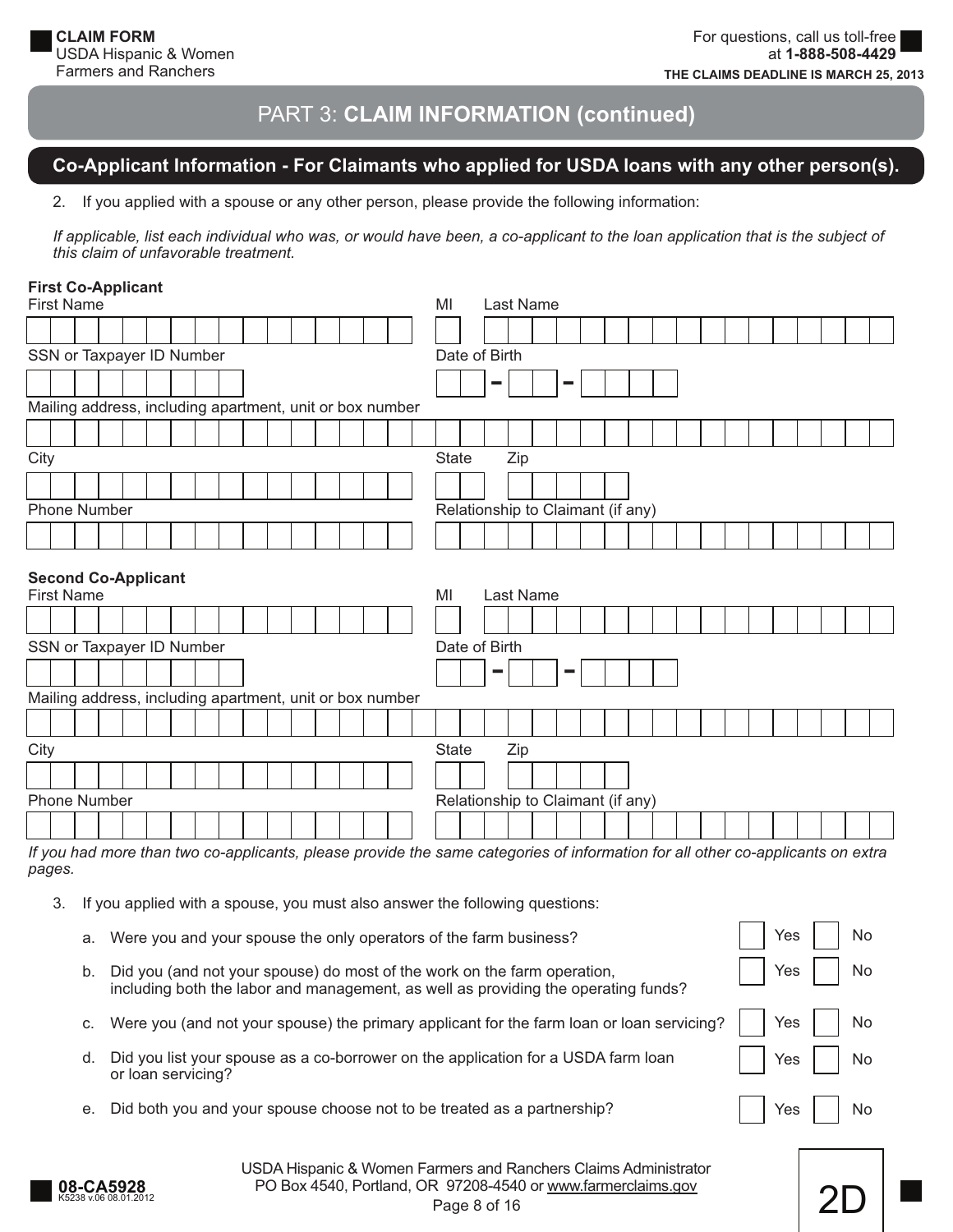|    | We need to know more about the loan you were seeking and the potential discrimination.                                   |
|----|--------------------------------------------------------------------------------------------------------------------------|
|    | G. WHAT TYPE OF LOAN(S) OR LOAN SERVICING DID YOU SEEK FROM USDA?                                                        |
| 1. | Identify the type of farm loan(s) that you requested or tried to request from USDA:                                      |
|    | Operating Loan (OL)<br>Soil and Water (SW)<br>Economic Emergency (EE)<br>Farm Ownership Loan (FO)<br>Emergency Loan (EM) |
| 2. | When did you apply or try to apply for the loan? (Attach additional pages if necessary).                                 |
|    |                                                                                                                          |
|    |                                                                                                                          |
| 3. | Where was the USDA office located? (Attach additional pages if necessary).                                               |
|    |                                                                                                                          |
|    |                                                                                                                          |
| 4. | Identify the type of loan servicing that you requested or tried to request from USDA.                                    |
|    | Consolidation<br>Deferral of payments                                                                                    |
|    | Rescheduling<br>Restructuring                                                                                            |
|    | Other (explain below)                                                                                                    |
|    |                                                                                                                          |
|    |                                                                                                                          |
| 5. | When did you apply or try to apply for the loan servicing? (Attach additional pages if necessary).                       |
|    |                                                                                                                          |
|    |                                                                                                                          |
| 6. | Where was the USDA office located? (Attach additional pages if necessary).                                               |
|    |                                                                                                                          |
|    |                                                                                                                          |
|    |                                                                                                                          |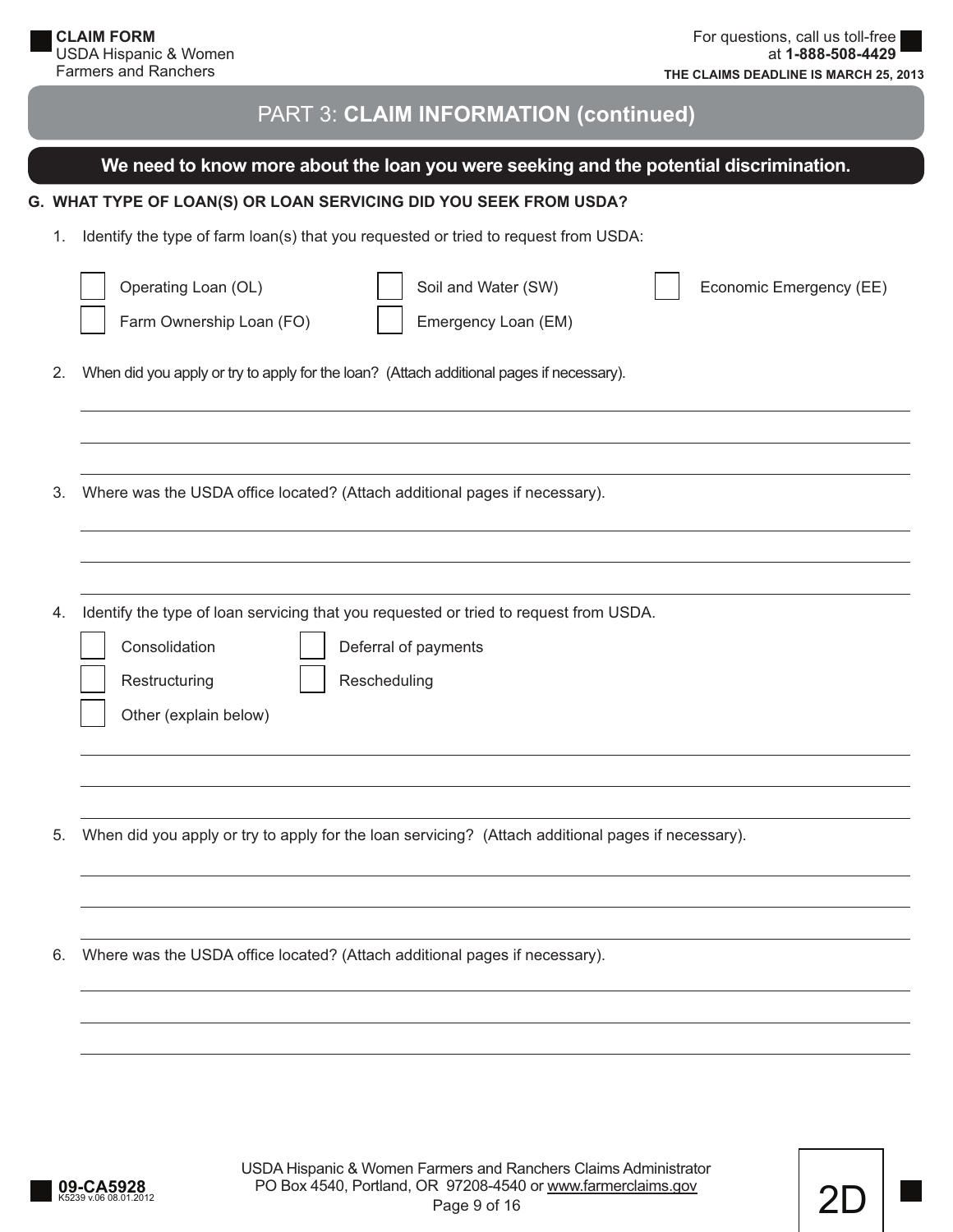#### **We need to know more about the loan you were seeking and the potential discrimination.**

#### **H. DID YOU MEET BASIC USDA LOAN ELIGIBILITY REQUIREMENTS?**

- 1. At the time you applied or tried to apply for a USDA farm loan:
	- a. Did you have prior experience owning a farm, running a farm, working on a farm, managing a farm business, or did you have farm training or education? Yes I I No
	- b. If you answered "YES" above, please describe your prior farm experience(s), training or education. (Attach additional pages if necessary).

| 2. | Were you: a citizen of the United States?<br>or a legal resident alien?<br>No.<br>Yes<br>No.<br>Yes                                                                                                                                           |
|----|-----------------------------------------------------------------------------------------------------------------------------------------------------------------------------------------------------------------------------------------------|
|    | If you were not a U.S. citizen or a legal resident alien, please explain your immigration status when you applied or<br>а.<br>tried to apply for the loan.                                                                                    |
|    |                                                                                                                                                                                                                                               |
|    |                                                                                                                                                                                                                                               |
| 3. | Yes<br>No<br>Were you over 18 years old?                                                                                                                                                                                                      |
| 4. | Yes<br>No<br>Were you delinguent or late on any federal debt?                                                                                                                                                                                 |
| 5. | Yes<br>No.<br>Had you ever received debt forgiveness (write-down or write-off your loan) from USDA?                                                                                                                                           |
|    | If you received debt forgiveness, please list all instances when USDA provided loan forgiveness or write-downs of<br>а.<br>the loans, except when your debt was paid off by USDA to resolve a discrimination claim by you. (Attach additional |

| 6. Had you ever been convicted of planting, cultivating, growing, producing, harvesting,<br>or storing an illegal substance (for example, marijuana or another drug) under | $\Box$ Yes |
|----------------------------------------------------------------------------------------------------------------------------------------------------------------------------|------------|
|                                                                                                                                                                            |            |
| federal or state law?                                                                                                                                                      |            |

 a. If you had been convicted of any such crime, please provide a brief explanation of what happened. (Attach additional pages if necessary).

pages if necessary).



N<sub>o</sub>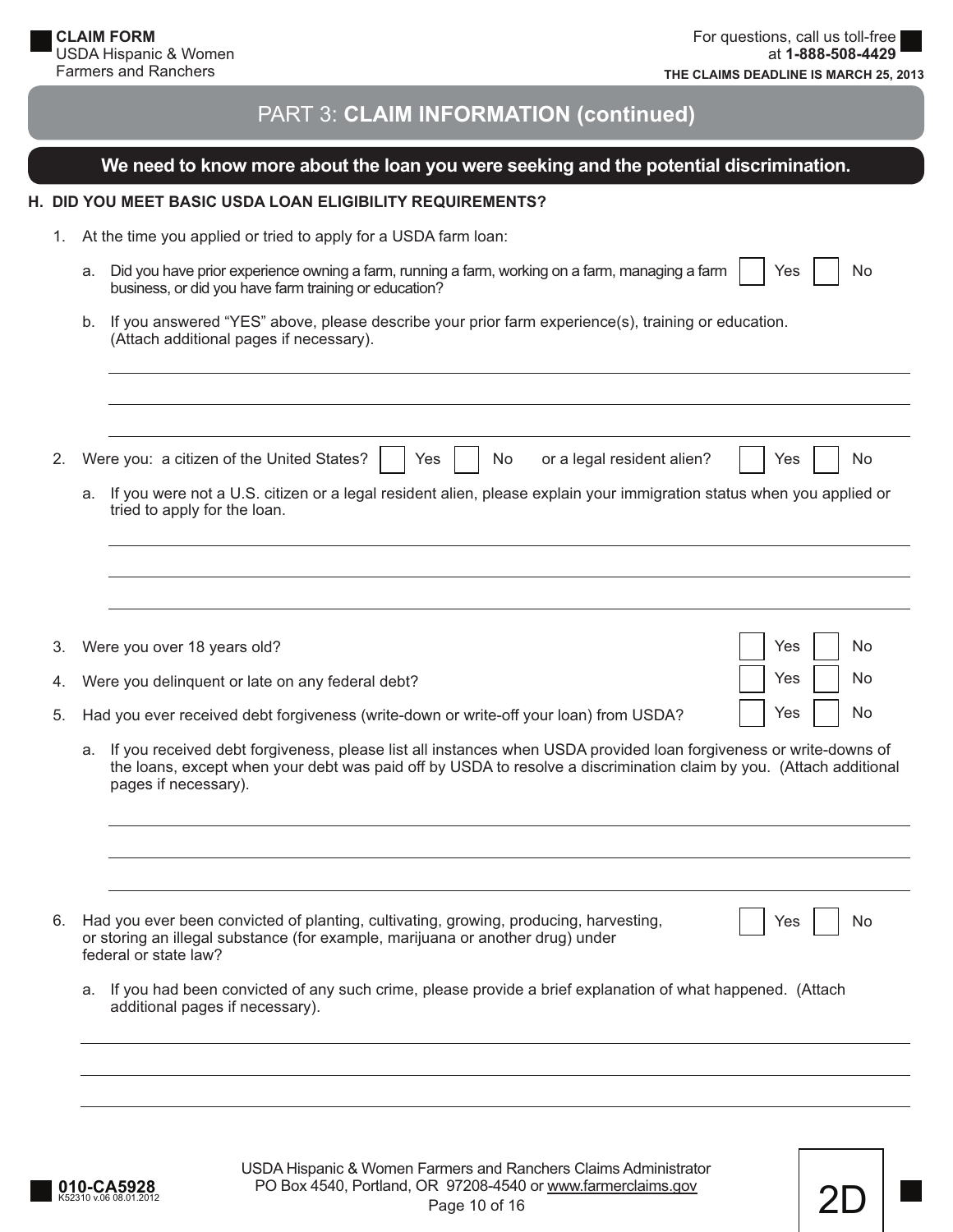Yes | | No

Yes I I No

Yes | | No

# PART 3: **CLAIM INFORMATION (continued)**

## **We need to know more about the loan you were seeking and the potential discrimination.**

#### **I. WHAT WAS THE RESULT OF THE LOAN APPLICATION?**

- 1. If you completed and submitted an application to USDA for one or more farm loans or for loan servicing, do any of the following apply?
	- a. Your application for a farm loan was denied. b. You were approved for a loan amount that was less than you requested or was approved late. c. The loan you were approved for had restrictive conditions. d. USDA failed to provide appropriate loan servicing on your existing USDA loan. Yes | | No Yes I I No Yes I I No Yes I I No
- 2. If you answered "YES" to any subpart of Question I, please provide specific facts about USDA's response to the loan or loan servicing application. (Attach additional sheets if necessary.)

#### **J. DO YOU BELIEVE THAT USDA DISCRIMINATED AGAINST YOU?**

- 1. Do you believe that USDA discriminated against you because you are Hispanic or Latino?
- 2. Do you believe that USDA discriminated against you because you are female?
- 3. **If you seek payment under Tier 2**, you must list specifi c facts showing that USDA's action was due to discrimination. Describe the reasons why you believe USDA discriminated against you, including anything USDA said or wrote to you or actions USDA took. (Attach additional pages if necessary).
- 4. **For Tier 1(b) claimants only.** If you seek payment under Tier 1(b), do you believe that USDA treated a similarly situated non-Hispanic White farmer (if you are Hispanic), or a similarly situated male farmer (if you are female) better than you?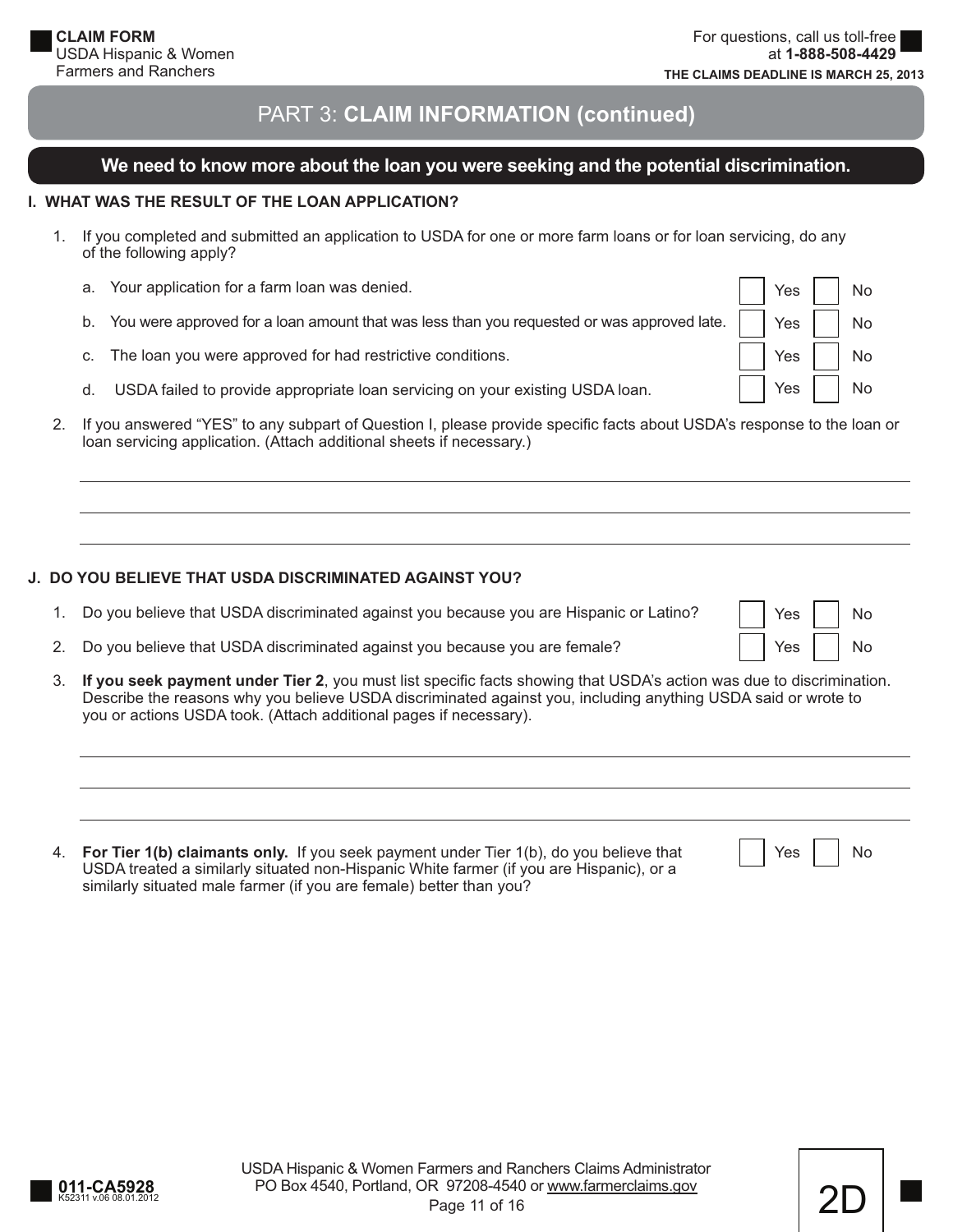## **We need to know more about the loan you were seeking and the potential discrimination.**

|  |  |  | 5. If you seek payment under Tier 1(b), please: |
|--|--|--|-------------------------------------------------|
|--|--|--|-------------------------------------------------|

- a. Identify the similarly situated farmer(s):
- b. Explain in detail how you were like that person with respect to your farm operation; **AND**

 c. Describe how USDA's treatment of your loan application was less favorable than the way USDA treated that farmer. You may meet this requirement with a signed statement based on personal knowledge from someone who is not your family member. (Attach additional pages if necessary.)

#### **K. DID YOU SUFFER ECONOMIC DAMAGE?**

- 1. Did USDA's treatment of the loan or loan servicing application(s) or of the attempt to apply, cause you economic damage (that is, to spend, lose or not make money)?
- Yes | | No

Yes | | No

 2. If you answered "YES" to Question K, please explain the type of economic damages that you suffered. (Attach additional sheets if necessary.)

3. **If you seek payment under Tier 1(b)**, please specify the amount of damages you suffered and the facts involved.

 4. Please also list below any documents supporting the amount of economic damages you believe you suffered. Also, attach the documents to your Claim Form. To meet the documentation requirement for Tier 1(b), you may provide the written testimony of an expert witness that you hire to help support your damages claim.

#### **L. DID YOU FILE A DISCRIMINATION COMPLAINT WITH USDA?**

- 1. **If you seek payment under Tier 1(a) or Tier 2**, did you file a written discrimination complaint about your loan or loan servicing application with USDA or with a U.S. Government official during the period January 1, 1981, through June 30, 1997 or during the periods October 13, 1998 through October 13, 2000 (Hispanic farmers) or October 19, 1998 through October 19, 2000 (female farmers) regarding USDA's treatment of you in response to the application? This may include discrimination complaints that you filed yourself or that someone else filed for you.
- 2. If you answered "YES," state when you or your representative filed the complaint, which U.S. Government official or agency you filed it with, and the outcome (if any).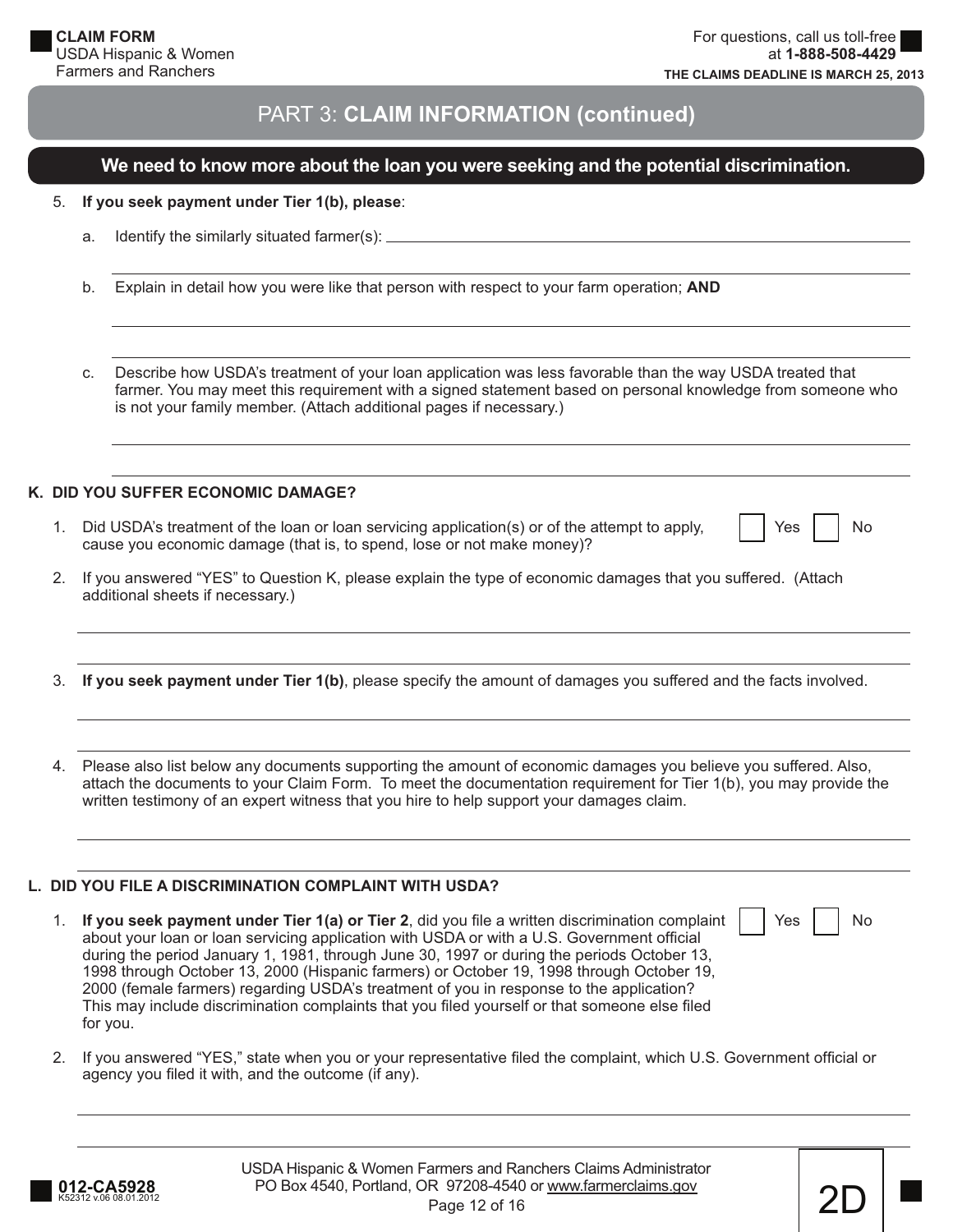## **We need to know more about the loan you were seeking and the potential discrimination.**

- 3. **If you seek payment under Tier 2 and you answered "Yes" to Question L.1.,** you must attach a copy of the complaint or of a document from USDA or another U.S. Government official showing that they received your discrimination complaint.
- 4. **If you seek payment under Tier 1(b)**, did you complain about discrimination to a U.S. Government official before July 1, 1997, or during the period of January 1, 1981, through June 30, 1997 or the periods October 13, 1998 through October 13, 2000 (Hispanic farmers) or October 19, 1998 through October 19, 2000 (female farmers) before July 1, 1997, about your loan or loan servicing application?

- a. If you answered "Yes" to this question:
- You must attach a copy of a written complaint that you sent to a U.S. Government official, or of a document from a U.S. Government official showing that they received your complaint; OR
- You must attach a signed statement by someone who is not your family member who has personal knowledge about your discrimination complaint.

#### **M. HAVE YOU FILED A COMPLAINT IN COURT REGARDING USDA LOAN DISCRIMINATION?**

1. Have you filed a discrimination complaint against USDA in any court or tribunal regarding a loan application?

|  | ⊷ |  | N۸ |
|--|---|--|----|
|--|---|--|----|

2. If you answered "YES," please provide the following information:

| a.           | Date of your court or tribunal complaint                                                                   |  |  |  |  |  |  |  |     |  |    |  |
|--------------|------------------------------------------------------------------------------------------------------------|--|--|--|--|--|--|--|-----|--|----|--|
| b.           | Name of court or tribunal                                                                                  |  |  |  |  |  |  |  |     |  |    |  |
| $\mathsf{C}$ | Docket Number                                                                                              |  |  |  |  |  |  |  |     |  |    |  |
| d.           | Has your complaint been heard and decided, adjudicated, resolved or dismissed?                             |  |  |  |  |  |  |  | Yes |  | No |  |
|              | a ultimization also accepted and a contract which complete the complete that annual and any final decision |  |  |  |  |  |  |  |     |  |    |  |

e. If available, please attach copies of your court complaint, any dismissal of that complaint, and/or any final decision regarding your complaint.

#### **N. HAS YOUR SPOUSE, OTHER FAMILY MEMBER, OR OTHER PERSON ON YOUR BEHALF SUBMITTED A CLAIM IN ANOTHER USDA SETTLEMENT PROGRAM?**

- 1. Has your spouse or any other family member, or any other person acting for you filed a claim with USDA or in a court or tribunal, or filed a claim in a settlement seeking relief for discrimination, concerning the same loan or loan service you are complaining about in this Claim Form?
- Yes I I No
- 2. If you answered "YES," please provide the case number, a copy of the claim if available, or any other information about that claim and any final decision on it. (Attach additional pages if necessary).

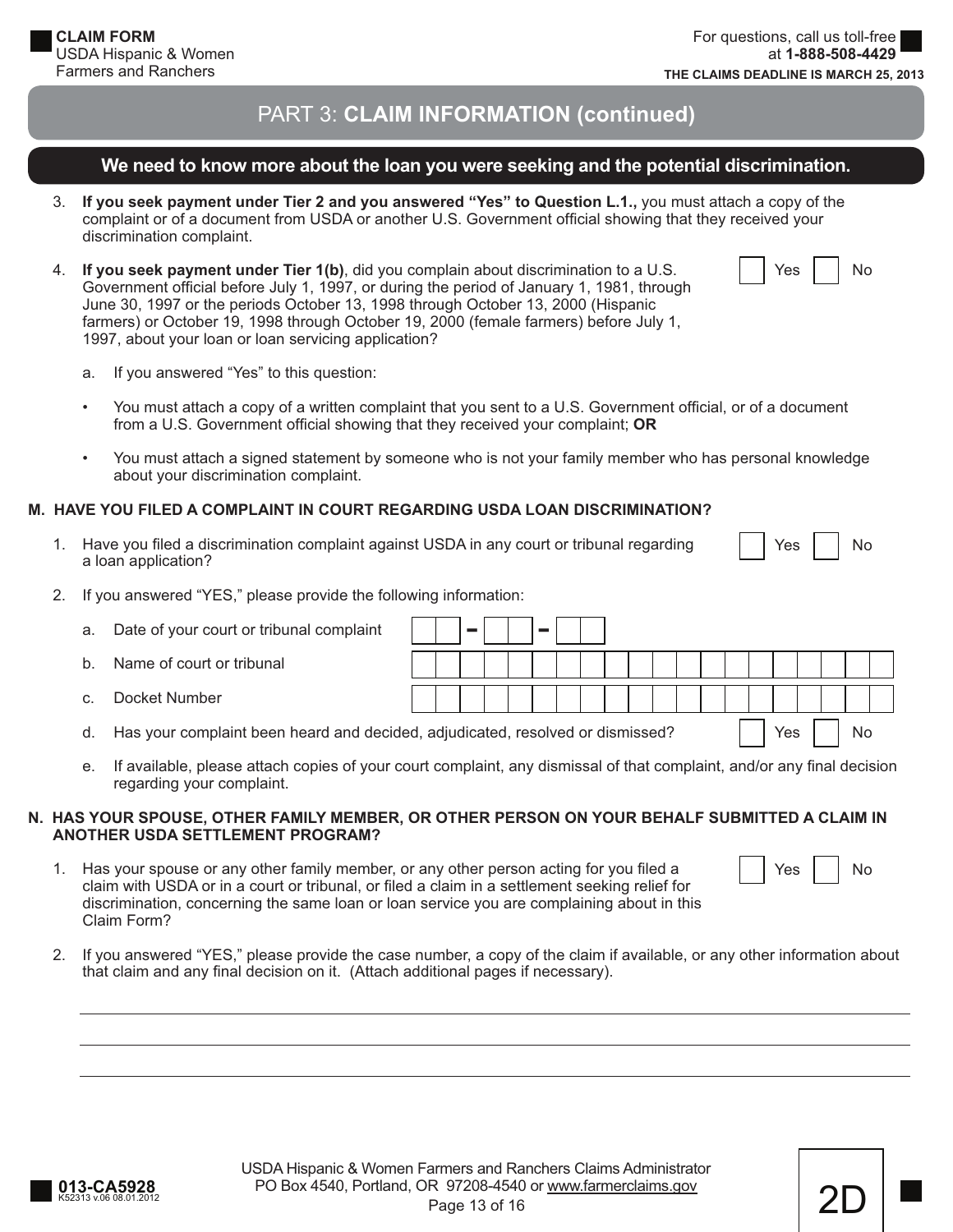## **We need to know more about your existing USDA debt.**

#### **O. DO YOU HAVE FARM LOAN PROGRAM DEBT WITH USDA?**

1. Are you seeking forgiveness (write-down or write-off) of open USDA/FSA farm loan program debt?

Yes | | No

 2. If so, please provide as much of the following information as possible regarding your open USDA/FSA Farm Loan Program debts: (Attach additional pages if necessary)

| USDA/FSA<br>Case Number | Loan Program<br>or Loan Type<br>(OL, FO, EM, EE, SW) | Loan Number | Year Loan<br>Obtained | USDA/FSA County<br>Office Where Loan<br><b>Obtained</b> | Outstanding<br><b>Balance on Loan</b> |
|-------------------------|------------------------------------------------------|-------------|-----------------------|---------------------------------------------------------|---------------------------------------|
|                         |                                                      |             |                       |                                                         |                                       |
|                         |                                                      |             |                       |                                                         |                                       |

If you have open accounts with USDA , you must complete the Authorization to Disclose Debt Information Form (Attachment 2) included in the Claims Package so that FSA has permission to provide the Claims Adjudicator with information about your loans.

## **Additional Information**

Please provide any additional information or documentation that you believe is necessary to prove your claims (attach additional sheets if necessary):

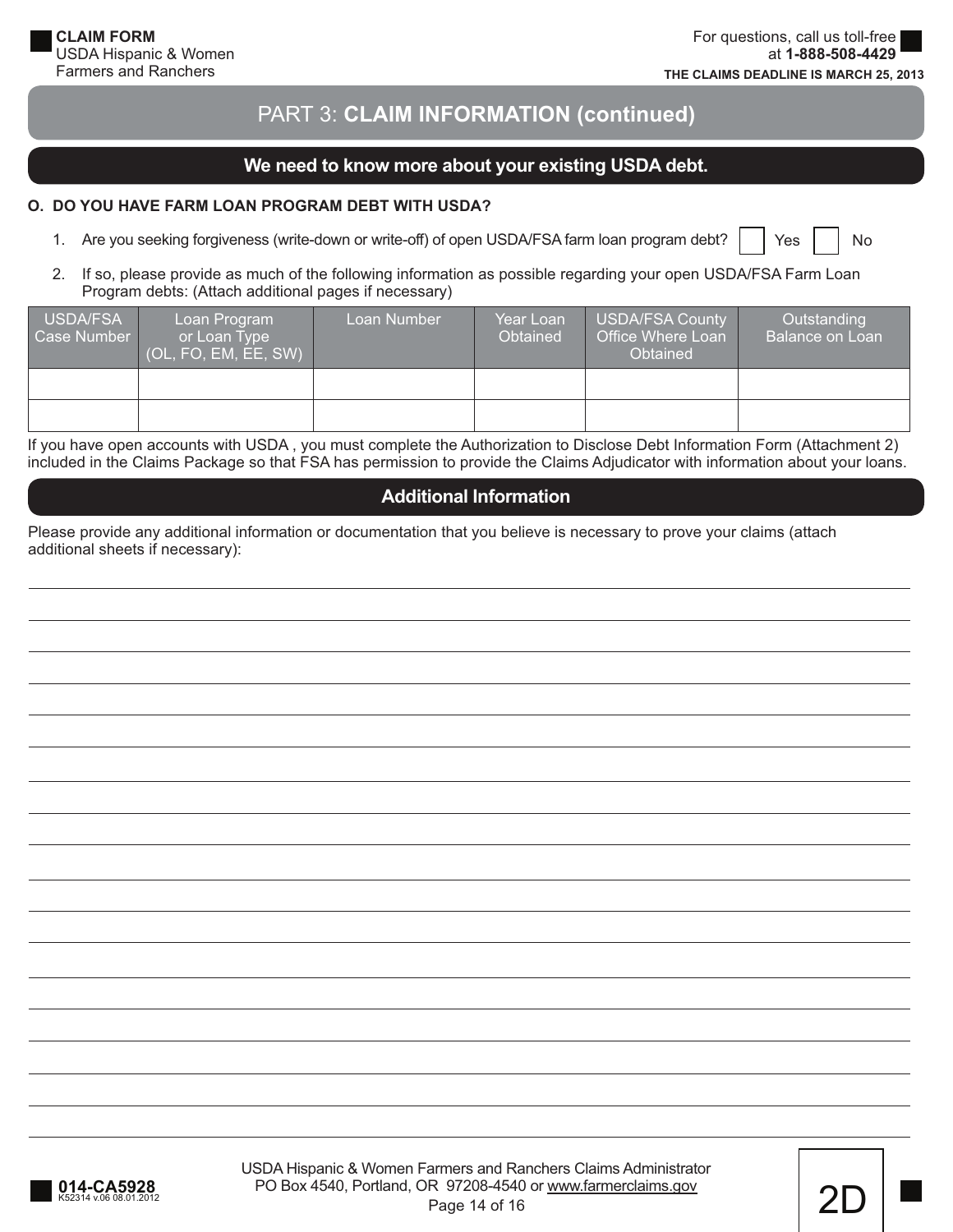# PART 4: **ACKNOWLEDGEMENTS**

# **Information you must understand and agree to.**

**In order to participate in this claims process, you must agree to the following requirements. After you review each requirement, please indicate whether you agree by checking the box to the right of it.**

| A. Your claim(s) will be processed by the Administrator and will be decided by the<br>Adjudicator, and their decisions will be binding and final. You waive the right to seek<br>review of these determinations in any court or before any tribunal.                                                                                                                                                                                                                                                                                                                                                                                                                                                                                                                                                                                                                                                                                                                                                                                  | Yes, I agree. |
|---------------------------------------------------------------------------------------------------------------------------------------------------------------------------------------------------------------------------------------------------------------------------------------------------------------------------------------------------------------------------------------------------------------------------------------------------------------------------------------------------------------------------------------------------------------------------------------------------------------------------------------------------------------------------------------------------------------------------------------------------------------------------------------------------------------------------------------------------------------------------------------------------------------------------------------------------------------------------------------------------------------------------------------|---------------|
| B. In order to participate in the claims process, you must give up all claims of lending<br>discrimination against USDA that arose during the time period covered by the claims<br>process. If you are claiming discrimination based on being Hispanic, that time period is<br>between January 1, 1981, and December 31, 1996, or between October 13, 1998, and<br>October 13, 2000. If you are claiming discrimination based on being a woman, that time<br>period is between January 1, 1981, and December 31, 1996, or between October 19, 1998,<br>and October 19, 2000. A Settlement Agreement (Attachment 1) waiving such claims is<br>included in the Claims Package. You must also dismiss with prejudice any claims you have<br>filed against USDA in any court or administrative proceeding alleging the same discrimination<br>as alleged in this Claim Form. This means that you must give up your complaint and will not<br>be able to file another case based on the same claim(s) in any court or before any tribunal. | Yes, I agree. |
| C. If your claim is approved, you may receive a cash award of up to \$250,000, depending<br>upon the Tier you choose. If you currently have debt with USDA/Farm Service Agency<br>from the time period in Acknowledgment B (above), you may also be eligible for debt relief<br>for part or all of that debt. Such relief may not cancel your remaining debts to USDA/FSA<br>in full.                                                                                                                                                                                                                                                                                                                                                                                                                                                                                                                                                                                                                                                 | Yes, I agree. |
| D. If your claim is approved, an additional payment may be made on your behalf to the IRS<br>to reduce the taxes you may owe on the cash award and any debt relief you receive,<br>depending upon the Tier under which you seek to recover. This payment is not intended<br>to completely pay off all taxes that you may owe as a result of a successful claim. It is your<br>responsibility to pay any taxes that result from a successful claim.                                                                                                                                                                                                                                                                                                                                                                                                                                                                                                                                                                                    | Yes, I agree. |
| E. You must complete the Claim Form and provide all necessary documentation.                                                                                                                                                                                                                                                                                                                                                                                                                                                                                                                                                                                                                                                                                                                                                                                                                                                                                                                                                          | Yes, I agree. |
| F. If you are both Hispanic and female, you can file only one claim in this claims process.<br>If your claim is approved, you can receive only one recovery through the claims process.                                                                                                                                                                                                                                                                                                                                                                                                                                                                                                                                                                                                                                                                                                                                                                                                                                               | Yes, I agree. |
| G. If more than one claimant operates a single farm operation, only one claim can be filed,<br>and only one recovery is available through the claims process.                                                                                                                                                                                                                                                                                                                                                                                                                                                                                                                                                                                                                                                                                                                                                                                                                                                                         | Yes, I agree. |
| H. No claim will be accepted if you, your spouse, or anyone on your behalf participated in<br>any of the following cases or settlements: Pigford v. Glickman, Nos. 97-1978, 98-1693<br>(D.D.C.) ("Pigford"); In re Black Farmers Discrimination Litigation, No. 08-0511 (D.D.C.)<br>("Pigford II"); Keepseagle v. Vilsack, No. 99-3119 (D.D.C.) ("Keepseagle").                                                                                                                                                                                                                                                                                                                                                                                                                                                                                                                                                                                                                                                                       | Yes, I agree. |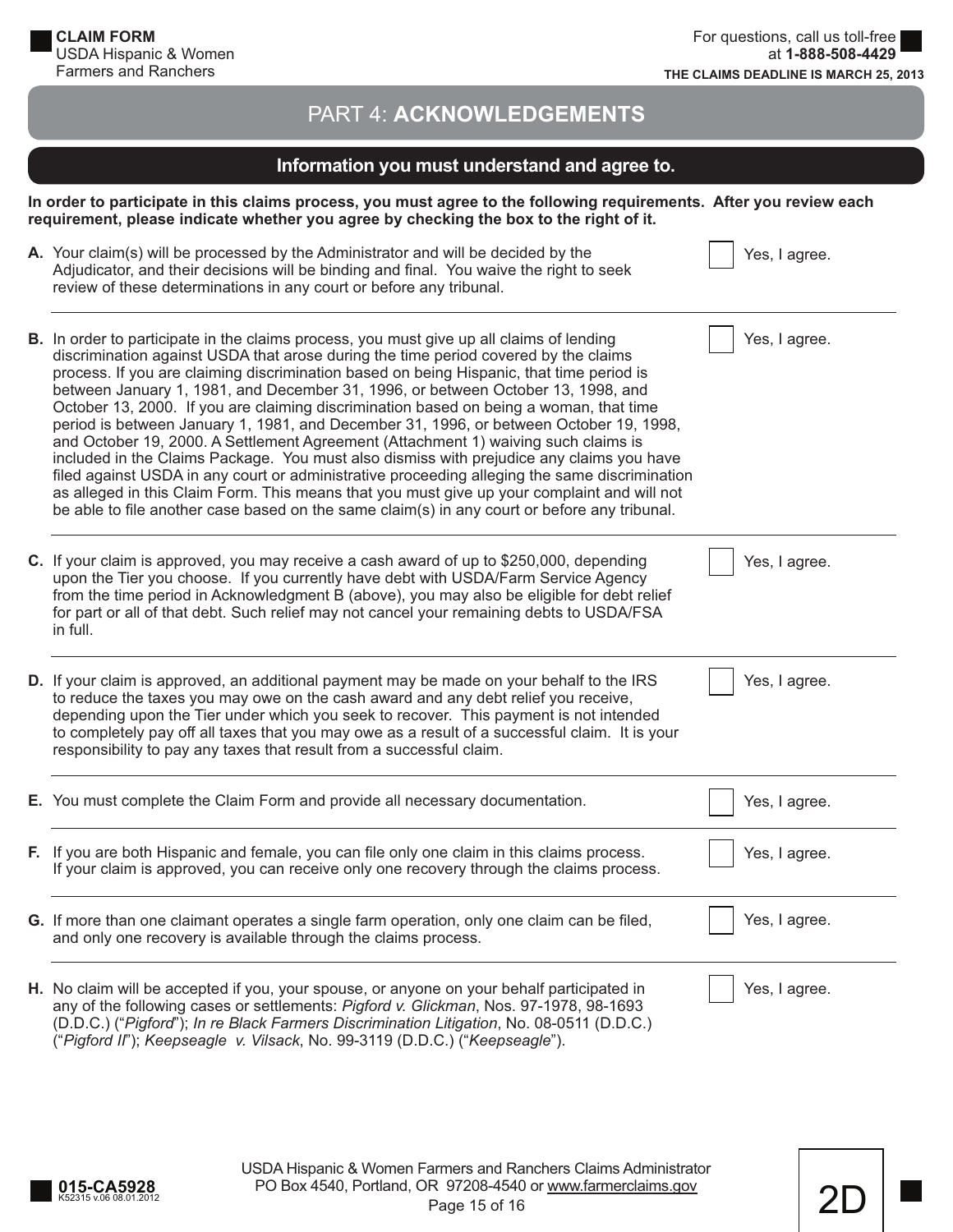# PART 5: **DECLARATION**

# **Claimant's Declaration**

**Pursuant to 28 U.S.C. § 1746, I swear under penalty of perjury that the information contained in the foregoing Claim**  Form is true and correct, and that any documents submitted along with the Claim Form are true and accurate copies **of such documents.**

#### **By signing this Claim Form, I certify that:**

- 1. The number shown on this Claim Form is the claimant's correct Social Security Number or Taxpayer Identification Number, AND
- 2. The claimant is NOT subject to backup withholding because: (a) the claimant is exempt from backup withholding, or (b) the claimant has not been notified by the Internal Revenue Service (IRS) that the claimant is subject to backup withholding as a result of a failure to report all interest or dividends, or (c) the IRS has notified the claimant that he or she is no longer subject to backup withholding; **AND**
- 3. The claimant is a U.S. citizen or other U.S. person.

**Note:** You must cross out item 2 above, if you have been notified by the IRS that you are currently subject to backup withholding because you have failed to report all interest and dividends on your tax return.

#### **The Internal Revenue Service does not require your consent to any provision of this document other than the certifi cations required to avoid backup withholding.**

|                                 | Signed: |           | <b>College</b> | <b>Contract Contract</b> |
|---------------------------------|---------|-----------|----------------|--------------------------|
| Signature of Claimant/Submitter |         | <b>MM</b> | DC             |                          |

## **Attorney's Declaration**

If the claim is filed by an attorney on behalf of a claimant:

**I swear under penalty of perjury, that to the best of my knowledge, information, and belief formed after an inquiry reasonable under the circumstances, the claim is supported by existing law, and the factual contentions have evidentiary support.**

|                                                                                                                                                                                          | Today's Date:<br><b>COLLEGE</b> |  |
|------------------------------------------------------------------------------------------------------------------------------------------------------------------------------------------|---------------------------------|--|
| Signature of Attorney                                                                                                                                                                    | YY<br>MM<br>DD                  |  |
| <b>Attorney First Name</b><br>MI<br>Last Name                                                                                                                                            |                                 |  |
|                                                                                                                                                                                          |                                 |  |
| Firm Name (if applicable)                                                                                                                                                                |                                 |  |
|                                                                                                                                                                                          |                                 |  |
| <b>Mailing Address</b>                                                                                                                                                                   |                                 |  |
|                                                                                                                                                                                          |                                 |  |
| City                                                                                                                                                                                     | Zip Code<br><b>State</b>        |  |
|                                                                                                                                                                                          |                                 |  |
| <b>Phone Number</b><br><b>Alternate Phone Number</b>                                                                                                                                     |                                 |  |
| m.<br><b>College</b>                                                                                                                                                                     | <b>COL</b>                      |  |
| Email Address (optional)                                                                                                                                                                 |                                 |  |
|                                                                                                                                                                                          |                                 |  |
| USDA Hispanic & Women Farmers and Ranchers Claims Administrator<br>PO Box 4540, Portland, OR 97208-4540 or www.farmerclaims.gov<br>016-CA5928<br>K52316 v.06 08.01.2012<br>Page 16 of 16 |                                 |  |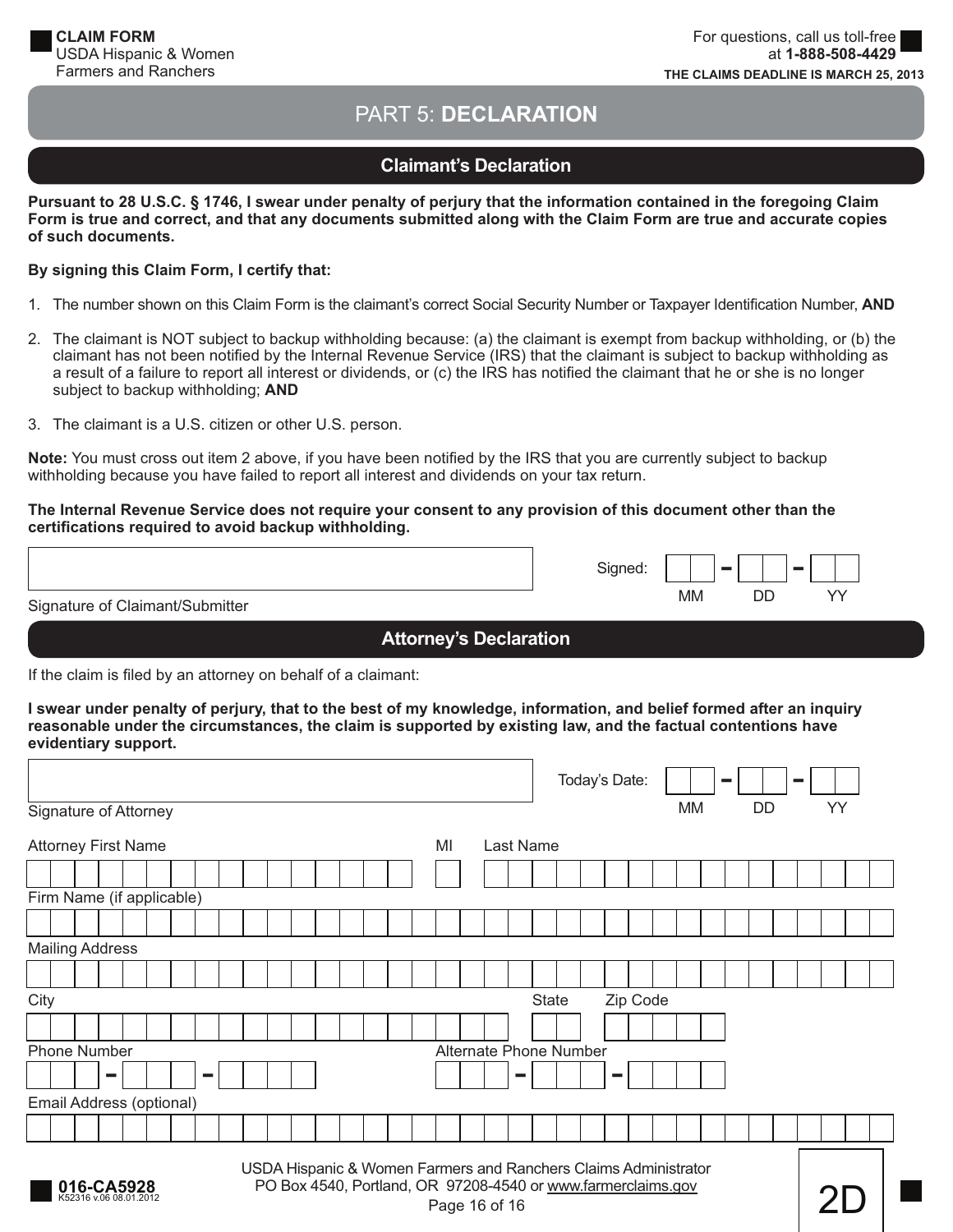## **INTRODUCTION**

This Settlement Agreement (Agreement) is entered into by and between the undersigned (Claimant) and the United States Department of Agriculture (USDA) (collectively, the Parties).

As set forth in the "Framework for Hispanic or Female Farmers' Claims Process" (Framework), the United States has established a voluntary administrative claims process (Claims Process) to resolve claims of certain Hispanic or female farmers who allege discrimination by the USDA in responding to applications for farm loans or loan servicing (credit-related discrimination) during certain time periods.

Claimant, a farmer who alleges credit-related discrimination due to being female or Hispanic by USDA during those time periods, desires to participate in the Claims Process by filing a Claim in accordance with the terms and conditions of the Framework.

It is in the Parties' mutual interests to resolve such allegations and claims through the Claims Process.

Accordingly, the Parties agree as follows:

## **TERMS**

1. Submission of Claim. Within the time allowed under the Framework, Claimant will submit a completed and signed Claim Form and all documents and information required by the Framework (Claim Package), including the original of this Agreement. If any claims of credit-related discrimination by Claimant against USDA are pending in any court or administrative proceeding, this Claim Package must also include a signed Stipulation or Notice of Dismissal with Prejudice, whichever is appropriate, for such claims. For Claim Packages that have been forwarded by the Administrator to the Adjudicator, the Administrator will file the Stipulation or Notice of Dismissal in the court or other tribunal.

2. Ruling on Claim. The decisions made by the Administrator and the Adjudicator on the Claim are final and binding upon Claimant and USDA, and neither party shall have a right of appeal to any court or other entity. Claimant's participation in the Claims Process in accordance with the Framework is the sole consideration from USDA to Claimant under this Agreement. Claimant will not seek any payment of compensation or damages, attorneys' fees, costs or expenses beyond that which is available through this Claims Process as set forth in the Framework.

3. Release. In exchange for the consideration described in the foregoing Paragraphs, Claimant and his or her heirs, administrators, successors, assigns and representatives hereby release and forever discharge the United States, USDA and any department, agency, or establishment thereof, and any current or former officers, employees, agents, or successors thereof, in their official and individual capacities, from any credit-related discrimination claims, whether known or unknown, suspected or unsuspected, for compensation or damages, attorneys' fees, expenses or costs incurred. If a Claim Package is rejected by the Administrator as untimely, or is determined by the Administrator to be timely but incomplete, and Claimant does not submit a complete Claim Package within the time allowed under the Framework, such claims against USDA will not be released.

4. Merger. The Terms of this Agreement constitute the entire agreement of the Parties with respect to compensation or damages, attorneys' fees, expenses and costs; and no statement, remark, agreement, or understanding, oral or written, that is not contained herein shall be recognized or enforced.

5. No Admissions. This Agreement enables the Parties to resolve, without the time and expense of litigation, their dispute regarding Claimant's allegations and claims of credit-related discrimination by USDA.

If you have questions, please call the Claims Administrator at 1-888-508-4429, toll free, or reference www.farmerclaims.gov.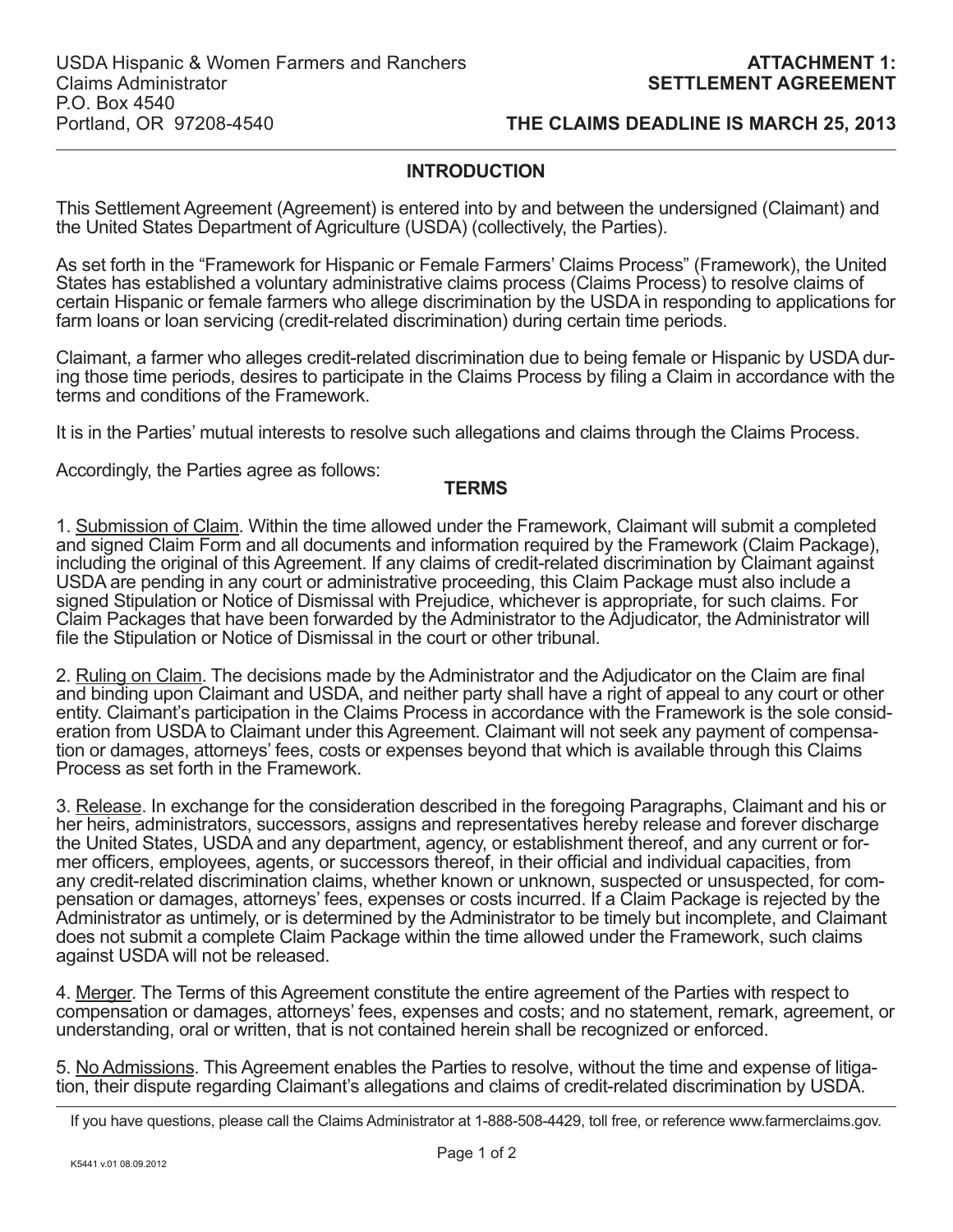This Agreement is not intended, and shall not be construed, as an admission by USDA of the truth of any allegation or of the validity of any claim asserted by Claimant, or liability on such claim; nor is it a concession or an admission by USDA of any fault or omission in any act or failure to act. Neither shall any of the terms hereof be offered or received in evidence, or filed or referred to in any court or administrative proceeding, or construed for any purpose whatsoever as an admission or presumption of wrongdoing on the part of USDA or its agents or employees.

6. Amendments. If the Claim Package is forwarded by the Administrator to the Adjudicator, this Agreement shall not be modified or amended except by an instrument in writing signed by the Parties; nor shall any provision hereof be waived other than by a writing expressly setting forth such waiver and signed by the Party to be charged with such waiver.

7. Acknowledgments. Claimant acknowledges that he or she has read this Agreement, understands its contents, and executes it of his or her own free act and deed.

| ULAIMAN I.                                      |                                        |
|-------------------------------------------------|----------------------------------------|
|                                                 |                                        |
| Name:                                           |                                        |
| Address:                                        |                                        |
| Telephone:                                      |                                        |
| Email:                                          |                                        |
| BY COUNSEL FOR CLAIMANT:                        | If Claimant is represented by counsel: |
|                                                 |                                        |
| Name:                                           |                                        |
| Address:                                        |                                        |
| Telephone:                                      |                                        |
| Email:                                          |                                        |
| <b>UNITED STATES OF AMERICA:</b><br>BY COUNSEL: |                                        |
|                                                 |                                        |
| Name:                                           |                                        |
| Address:                                        |                                        |
| Telephone:                                      |                                        |
| Email:                                          |                                        |

If you have questions, please call the Claims Administrator at 1-888-508-4429, toll free, or reference www.farmerclaims.gov.

CLAIMANT: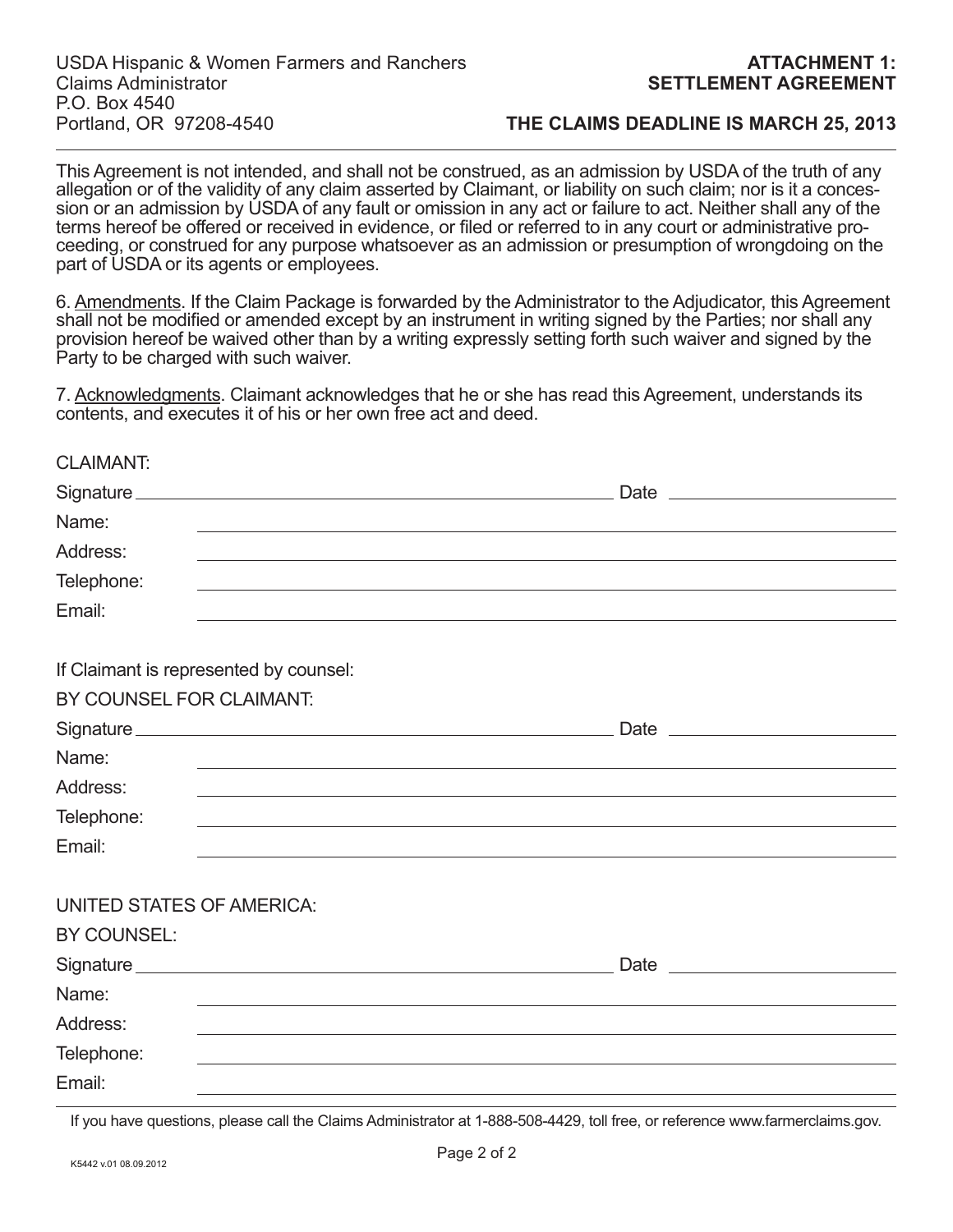USDA Hispanic & Women Farmers and Ranchers<br>Claims Resolution Process USDA Hispanic & Women Farmers and Ranchers Claims Resolution Process

# THE CLAIMS DEADLINE IS MARCH 25, 2013 **THE CLAIMS DEADLINE IS MARCH 25, 2013**

|                                                                                                          |                         |                                                                                                                                                                                                                                                                                                    |                                               | $\frac{1}{2}$                                    | トランコ イン・イン・ト<br>ווא בווער וואונו                                                |
|----------------------------------------------------------------------------------------------------------|-------------------------|----------------------------------------------------------------------------------------------------------------------------------------------------------------------------------------------------------------------------------------------------------------------------------------------------|-----------------------------------------------|--------------------------------------------------|---------------------------------------------------------------------------------|
| PART I. REQUEST TO UNITED STATES DEPARTMENT O                                                            |                         |                                                                                                                                                                                                                                                                                                    | F AGRICULTURE, FARM SERVICE AGENCY (USDA/FSA) |                                                  |                                                                                 |
| Claimant's Last Name:                                                                                    |                         | Claimant's First Name:                                                                                                                                                                                                                                                                             | Claimant's Middle Name:                       |                                                  | Claimant's Suffix:                                                              |
| Claimant's Full Address (including zip code):                                                            |                         |                                                                                                                                                                                                                                                                                                    |                                               | Claimant's Social Security/Taxpayer I.D. Number: |                                                                                 |
|                                                                                                          |                         | Address or Other Description of Farm Property that is the Subject of the Claim:                                                                                                                                                                                                                    |                                               | Claimant's USDA/FSA Account Number(s):           |                                                                                 |
| I hereby request and authorize USDA/FSA to provide the<br>unless and until I have paid the debt in full. |                         | or submitting this form does not mean that USDA/FSA will reduce, discharge, or forgive my debt and that interest on my debt will continue to accrue<br>Administrator in the USDA Hispanic & Women Farmers and Ranchers Claims Resolution Process. I acknowledge and understand that filing a claim |                                               |                                                  | information about my outstanding USDA/FSA Farm Loan Program loans to the Claims |
| Claimant's Signature:                                                                                    |                         |                                                                                                                                                                                                                                                                                                    |                                               | Date:                                            |                                                                                 |
|                                                                                                          |                         | USDA Hispanic & Women Farmers and Ranchers, Claims Administrator, PO BOX 4540; Portland, Oregon 97208-4540<br>Contact Information for Claims Administrator (name, address, and phone number):                                                                                                      |                                               |                                                  | (toll free at 1-888-508-4429)                                                   |
|                                                                                                          |                         | PART II. USDA/FSA RESPONSE TO CLAIMS ADMINISTRATOR                                                                                                                                                                                                                                                 |                                               |                                                  |                                                                                 |
| This Response is as of:                                                                                  |                         |                                                                                                                                                                                                                                                                                                    |                                               |                                                  |                                                                                 |
| <b>LOAN NUMBER</b>                                                                                       | BORROWER<br>CASE NUMBER | NCIPAL<br><b>BALANCE</b><br>PRII                                                                                                                                                                                                                                                                   | <b>INTEREST</b><br><b>BALANCE</b>             | TOTAL                                            | DAILY INTEREST<br><b>ACCRUAL</b>                                                |
|                                                                                                          |                         |                                                                                                                                                                                                                                                                                                    |                                               |                                                  |                                                                                 |
|                                                                                                          |                         |                                                                                                                                                                                                                                                                                                    |                                               |                                                  |                                                                                 |
|                                                                                                          |                         |                                                                                                                                                                                                                                                                                                    |                                               |                                                  |                                                                                 |
|                                                                                                          |                         |                                                                                                                                                                                                                                                                                                    |                                               |                                                  |                                                                                 |
|                                                                                                          |                         |                                                                                                                                                                                                                                                                                                    |                                               |                                                  |                                                                                 |
|                                                                                                          |                         |                                                                                                                                                                                                                                                                                                    |                                               |                                                  |                                                                                 |
| USDA/FSA Authorizing Official Signature:                                                                 |                         |                                                                                                                                                                                                                                                                                                    |                                               | Date Prepared:                                   | Page # of #                                                                     |
|                                                                                                          |                         | If you have questions, please call the Claims Administrator at 1-888-508-4429, toll free, or reference www.farmerclaims.gov.                                                                                                                                                                       |                                               |                                                  |                                                                                 |

K5451 v.01 08.09.2012

K5451 v.01 08.09.2012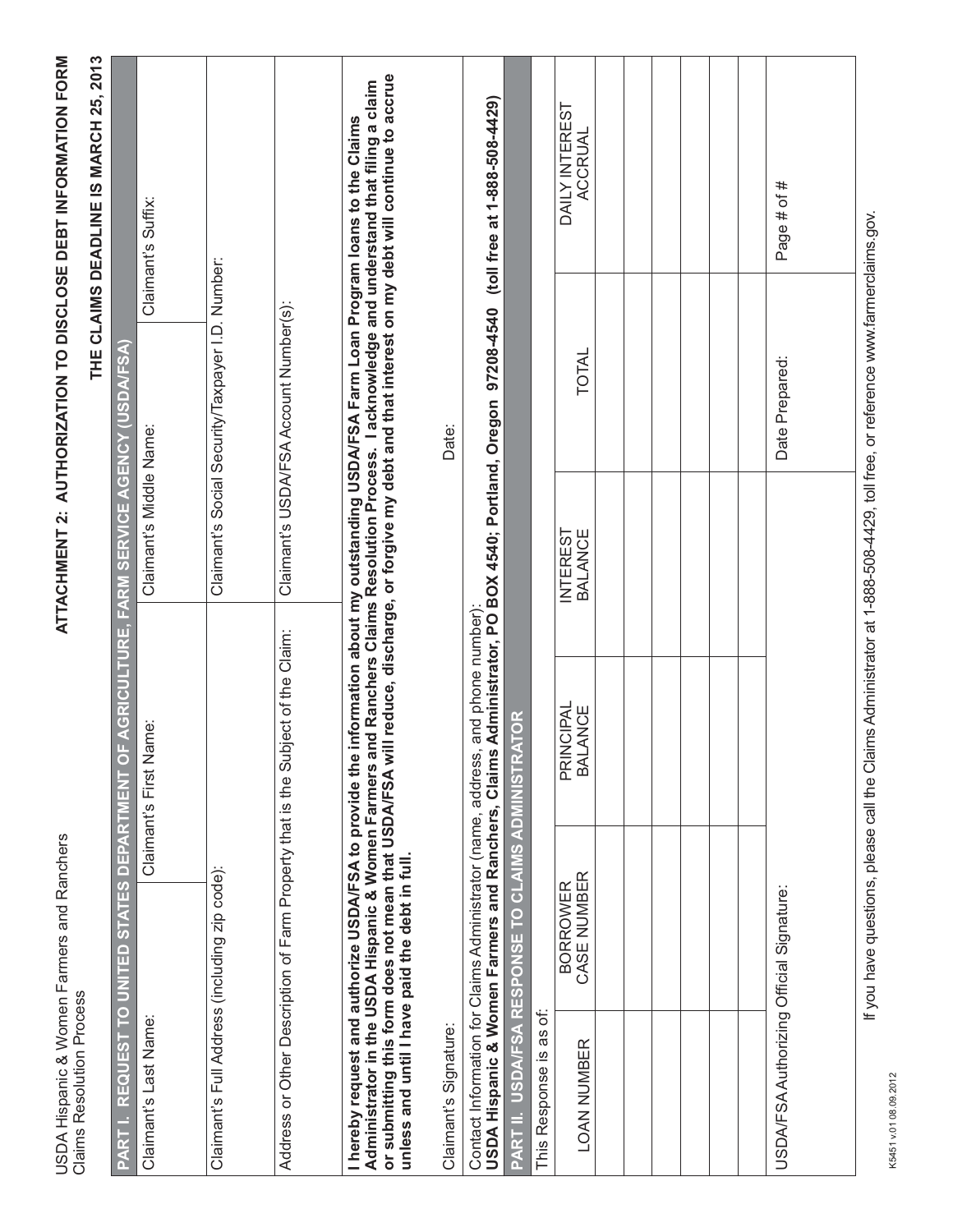**Before submitting your Claim Form, please ensure that you have provided all the required documents. Failure to provide all the required documents may result in a delay or denial of your claim.**

## **Proof of Identity**

Photocopies of two (2) forms of identification (see Acceptable Forms of Identification – Attachment 5 for specific requirements)

## **For Persons Submitting A Claim On Behalf Of Another Person**

|  | <b>Proof of Legal Representation</b> |
|--|--------------------------------------|
|--|--------------------------------------|

 $\Box$  Death Certificate, if applicable

## **Settlement Agreement**

Signed copy of the Settlement Agreement (Attachment 1)

## **Tier Election**

- I selected either Tier  $1(a)$ , Tier  $1(b)$ , or Tier 2
	- I did not select more than one

## **For All Tiers**

- Documentation of farm land ownership interest, if available
- Copies of the Court Complaint, Dismissal, and/or Decision, if available
- Documentation of prior claims against USDA, if applicable
- Authorization to Disclose Debt Information Form (Attachment 2), if Debt Relief is requested
- Signed copy of the Stipulation or Notice of Dismissal with Prejudice for any claims pending in any court or tribunal, if applicable

## **Tier 1(a) (Attempted Application Only)**

A sworn, verified, or notarized witness statement, **OR** a contemporaneous written discrimination complaint to USDA, **OR** a document from a non-family member to you, or from you to a non-family member that supports your contentions

## **Tier 1(b)**

- Copy of the Loan Application or a USDA document that shows that you applied **AND** a sworn statement that the document is authentic
- Copy of your discrimination complaint you sent to USDA or a copy of a document from USDA **OR** another U.S. Government official showing that they received your discrimination complaint OR a signed statement by someone who is not your family member who has personal knowledge about your discrimination complaint
- $\Box$  Documents showing the actual economic damages you suffered

## **Tier 2**

- ◯ Copy of the Loan Application or a USDA document that shows that you applied **AND** a sworn statement that the document is authentic
- Copy of your discrimination complaint you sent to USDA or a copy of a document from USDA **OR** another U.S. Government official showing that they received your discrimination complaint

If you have questions, please call the Claims Administrator at 1-888-508-4429, toll free, or reference www.farmerclaims.gov.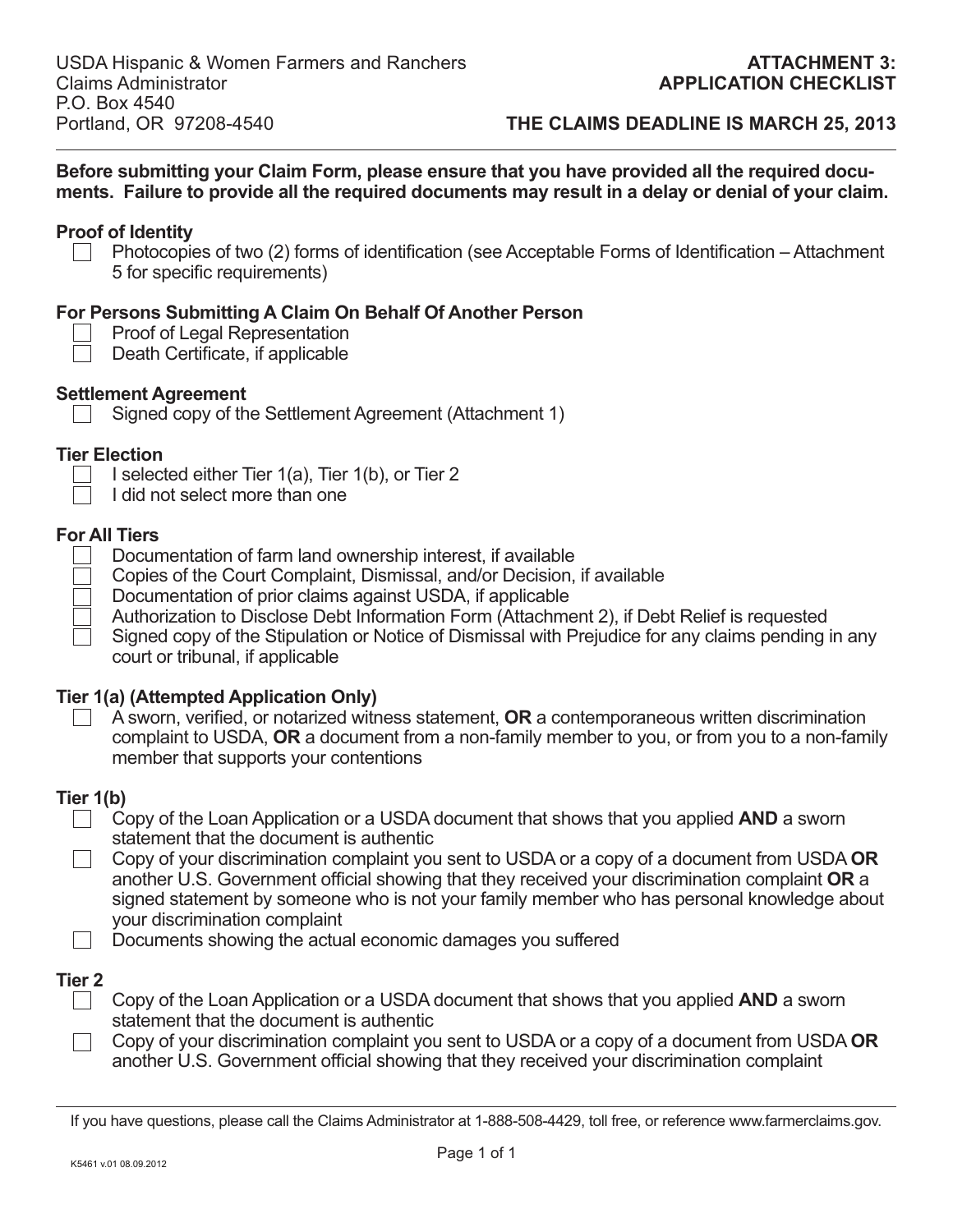# **TIER 1(a)**

To be eligible for payment under Tier 1(a), you must establish the elements in Section VIII.B. of the Framework by substantial evidence. If you establish the elements for Tier 1(a), you will receive:

- A cash award of up to \$50,000, depending on the number of successful claims;
- Debt relief from USDA for some or all of your eligible USDA/FSA Farm Loan Program debt; and
- A tax payment to the IRS of 25% of the total of the cash award and debt relief.

The dollar amount of Tier 1(a) cash awards will be the same for each successful Claimant, and will be determined after all Tier 1(a) claims have been adjudicated. The dollar amount for each award is subject to reduction from \$50,000 depending on the total number of successful claims under Tier 1(a). No payments will be made under Tier 1(a) until all Tier 1(a) claims have been decided. Tier 1(a) is the only Tier under which Claimants **who sought to apply for a USDA loan but were actively discouraged from submitting an application** may be eligible for payment.

# **TIER 1(b)**

To be eligible for payment under Tier 1(b), you must establish the elements in Section VIII.C. of the Framework by a preponderance of the evidence and (except as provided below) through independent documentary evidence admissible under the Federal Rules of Evidence. You must also:

- 1) provide a copy of your application for USDA loan assistance, or a document from USDA showing that you submitted an application;
- 2) establish that you complained of discrimination to an official of the U.S. Government prior to July 1, 1997 or between October 13, 1998 through October 13, 2000 (Hispanic farmers) or October 19, 1998 through October 19, 2000 (female farmers);
- 3) establish that the treatment of your application for a loan or loan servicing was less favorable than that accorded a specifically identified, similarly situated non-Hispanic Caucasian farmer (if you are Hispanic) or male farmer (if you are female); and
- 4) establish that USDA's treatment of the loan or loan servicing application caused you economic damage.

You may submit expert testimony to explain the independent documentary evidence showing your economic damage. Items 2 and 3 may be established by a preponderance of the evidence with a sworn statement based on personal knowledge by an individual who is not a member of your family. Your loan application and supporting documents forming the basis of your claim are deemed admissible under the Federal Rules of Evidence upon a sworn statement by you that these documents were submitted to USDA contemporaneously with the date of the complete application. USDA documents that were provided to you in response to your loan application are also deemed admissible under the Federal Rules of Evidence upon a sworn statement by you that you received these USDA documents in response to your loan application contemporaneously with the date of the response.

If you have questions, please call the Claims Administrator at 1-888-508-4429, toll free, or reference www.farmerclaims.gov.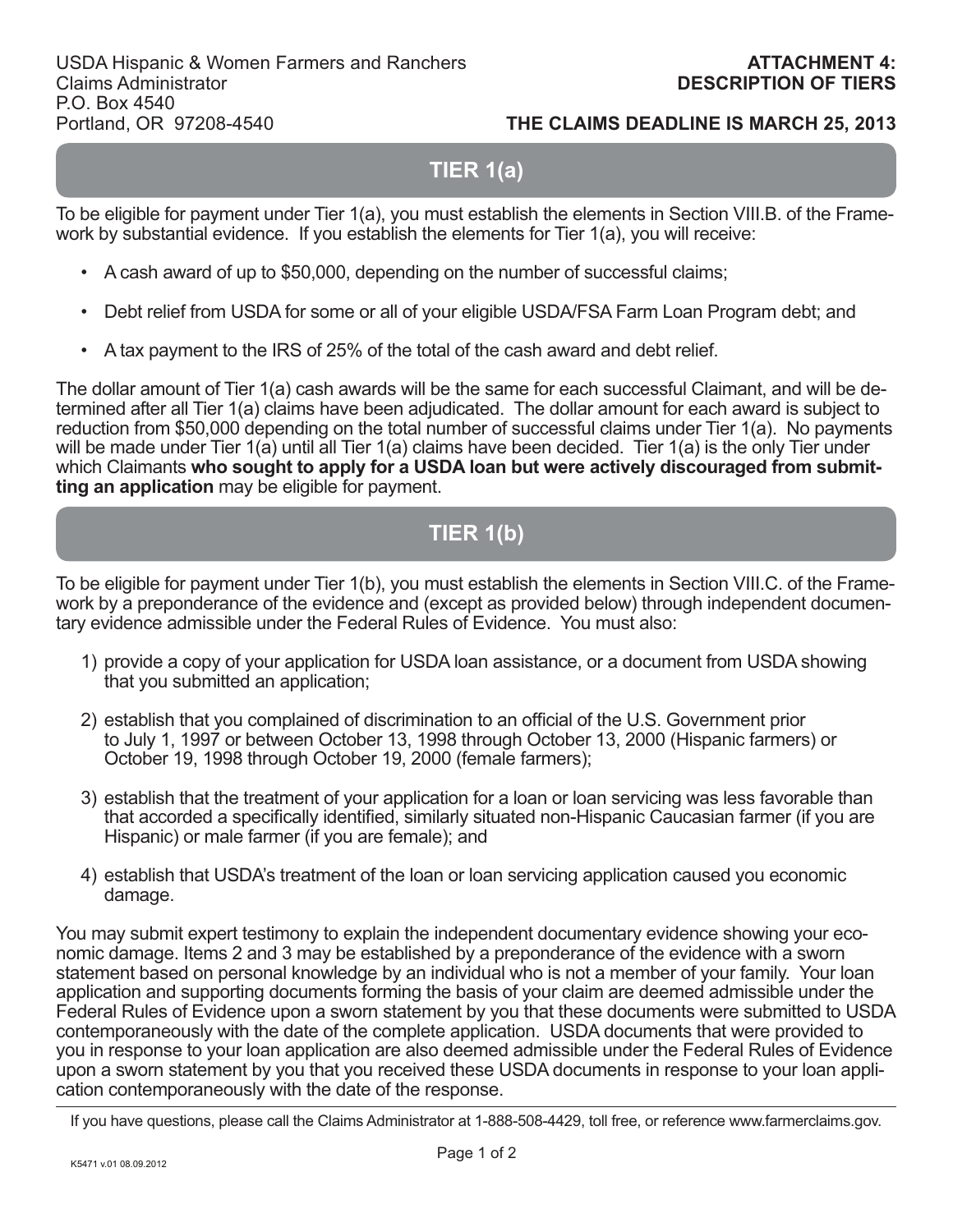# **TIER 1(b) (continued)**

If you establish the elements for Tier 1(b), you will receive:

- A cash award of up to \$250,000 for proven actual damages; and
- Debt relief from USDA for some or all of your eligible USDA/FSA Farm Loan Program debt.
- No tax payment will be made.

Total payments under Tier 1(b) are subject to a \$100 million cap, and awards may be reduced from \$250,000 on a pro-rata basis depending on the number of successful Claimants and the total dollar amounts of their actual damages.

# **TIER 2**

To be eligible for payment under Tier 2, you must establish the elements in Section VIII.A. of the Framework by substantial evidence, and also provide:

- 1) a copy of your application for USDA loan assistance, or a document from USDA showing that you submitted an application;
- 2) a copy of a discrimination complaint that was filed with USDA or a U.S. Government official by July 1, 1997 or between October 13, 1998 through October 13, 2000 (Hispanic farmers) or October 19, 1998 through October 19, 2000 (female farmers); or a document or correspondence from a U.S. Government agency acknowledging receipt (or otherwise reflecting the filing) of such complaint; and
- 3) specific facts showing that the USDA action was due to discrimination.

If you meet the elements for Tier 2, you will receive:

- A \$50,000 cash award;
- Debt relief from USDA for some or all of your eligible USDA/FSA Farm Loan Program debt; and
- A tax payment to the IRS of 25% of the total of the cash award and debt relief.

If you select Tier 2 and your claim is denied by the Claims Adjudicator, it will automatically be reviewed under Tier 1(a).

If you have questions, please call the Claims Administrator at 1-888-508-4429, toll free, or reference www.farmerclaims.gov.